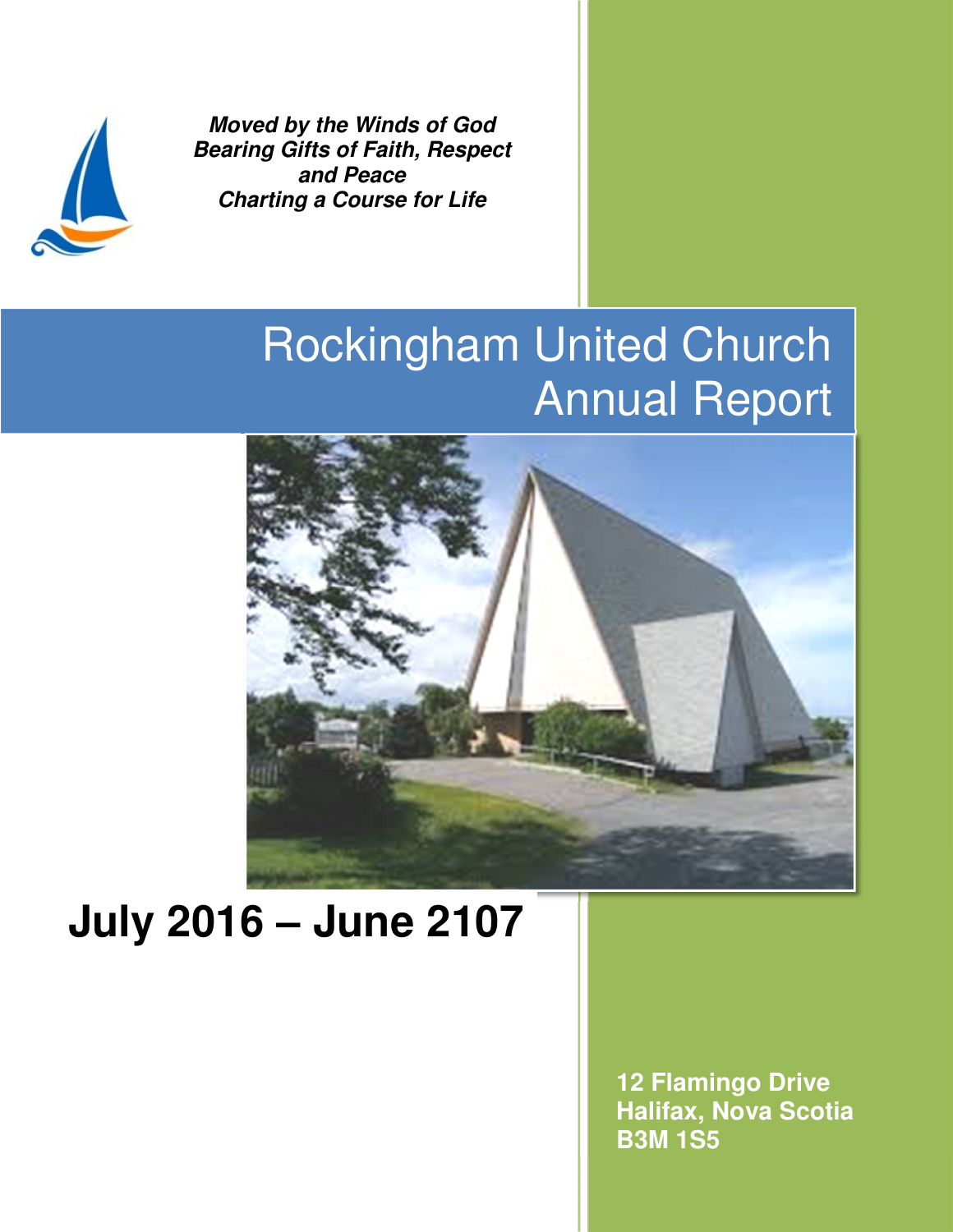# **Table of Contents**

| <b>MINISTER'S REPORT</b>                                                                                                                                                                                                                                                                                                                                                                                                                     | 3                                                                                                                                      |
|----------------------------------------------------------------------------------------------------------------------------------------------------------------------------------------------------------------------------------------------------------------------------------------------------------------------------------------------------------------------------------------------------------------------------------------------|----------------------------------------------------------------------------------------------------------------------------------------|
| <b>COUNCIL REPORT</b>                                                                                                                                                                                                                                                                                                                                                                                                                        | 4                                                                                                                                      |
| <b>BOARD OF TRUSTEES</b>                                                                                                                                                                                                                                                                                                                                                                                                                     | 6                                                                                                                                      |
| <b>COMMITTEES</b><br><b>BUILDING AND PROPERTY</b><br>CHRISTIAN DEVELOPMENT AND EDUCATION<br>Youth Group<br>Youth/Young Adult Education<br><b>Adult Education</b><br><b>MEMBERSHIP RELATIONS</b><br><b>MINISTRY AND PERSONNEL</b><br><b>OUTREACH and Refugee Committee</b><br><b>PASTORAL CARE</b><br><b>PRESBYTERY</b><br><b>STEWARDSHIP</b><br>Raising Our Sails<br><b>WORSHIP</b><br>Membership<br>Meetings and Accomplishments<br>Summary | 6<br>6<br>7<br>$\overline{7}$<br>$\begin{array}{c} 8 \\ 8 \end{array}$<br>8<br>9<br>10<br>11<br>12<br>12<br>14<br>14<br>14<br>15<br>15 |
| <b>GROUPS</b>                                                                                                                                                                                                                                                                                                                                                                                                                                | 16                                                                                                                                     |
| <b>CHOIRS</b><br><b>YOUTH CHOIR</b><br><b>SENIOR CHOIR</b><br><b>MEN'S CHOIR</b>                                                                                                                                                                                                                                                                                                                                                             | 16<br>16<br>16<br>17                                                                                                                   |
| <b>UNITED CHURCH WOMEN (Women's Ministry Network)</b>                                                                                                                                                                                                                                                                                                                                                                                        | 18                                                                                                                                     |
| <b>MEN'S GROUP</b><br><b>Planned activities</b><br><b>Outreach Projects</b><br><b>Fund Raising Projects</b><br>Projects around the Church<br>Finances                                                                                                                                                                                                                                                                                        | 19<br>19<br>20<br>20<br>20<br>21                                                                                                       |
| <b>WEBSITE – SOCIAL MEDIA</b><br>Technology In The Sanctuary<br><b>RUC on Facebook</b><br><b>Mass Emailing</b><br>Summary                                                                                                                                                                                                                                                                                                                    | 21<br>22<br>23<br>23<br>23                                                                                                             |
| <b>CO-OP PLAYGROUP</b>                                                                                                                                                                                                                                                                                                                                                                                                                       | 23                                                                                                                                     |
| <b>STATISTICS</b>                                                                                                                                                                                                                                                                                                                                                                                                                            | 23                                                                                                                                     |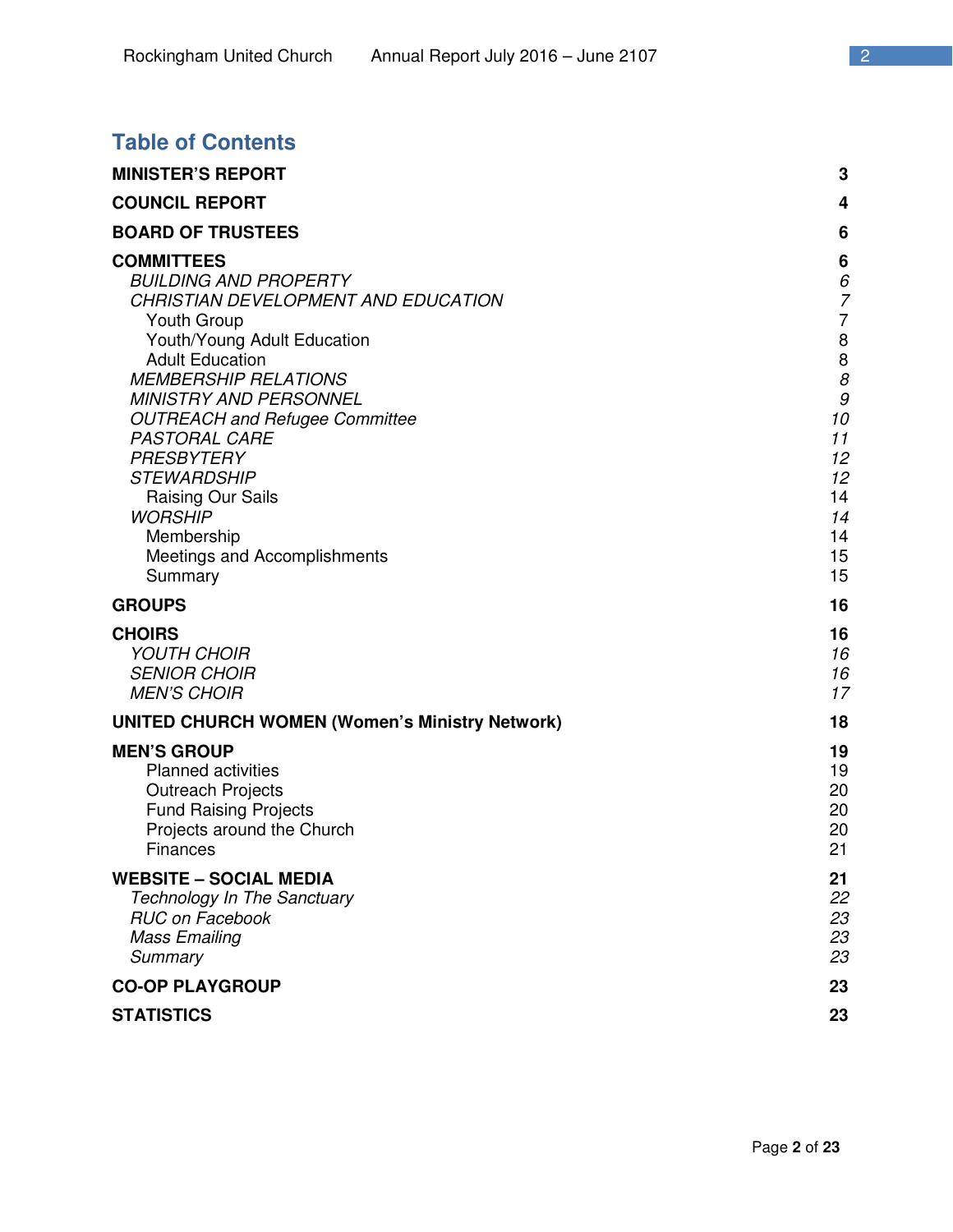# **MINISTER'S REPORT**

When I sat down with Sylvia to create a puzzle picture that would reflect the ministry pieces that compose the congregation of Rockingham United Church, I had no idea how many pieces there would be in this puzzle. We know we may have missed some pieces so we have left some of them untitled for you to add the names of ministries we have not named.

I am humbled and awed by the story told in all these ministry pieces. They are the story of the many and diverse commitments that are part of this congregation's life. They tell the story of ministries of education and outreach. They tell the stories of ministries of compassion and hospitality. They tell the stories of ministries rooted in spiritual nurture and in the search for justice. They are the stories of adults and children seeking to live each day in the way of Jesus of Nazareth. They are your stories – your ministries within and beyond the walls of Rockingham United Church. I invite you to sit with the puzzle. What pieces do you identify with as part of your ministry? What pieces were you surprised by? What pieces might you like to be part of, sharing your gifts and energy? What pieces of ministry would you like to see added to our Rockingham story? Please let us know.

Ours is an ever-changing story for ours is an ever-changing and evolving community of faith. Within this last year as we have grieved the deaths of beloved and long-time members, we have celebrated and honored the ministry gifts they have shared within the life of this congregation. Within the last year, we have welcomed new faces, bringing with them their stories and their gifts, and we have celebrated the blessing of their presence, bringing new life among us. Within the last year, we have sought to be open for the Guidance of the Spirit calling us to enter into new ventures of faith, and with the support of one and all, we have continued our journey.

Under the church governance that has been part of our church life these past seven years, the elders who make up our Church Council hold the larger vision of ministry for Rockingham United Church. They are an amazing group of people whose leadership and commitment are a living vibrant presence, always asking the questions that help us to discern our way forward with faithfulness and courage. I give thanks always that I am able to share ministry with such a spiritfilled group of people.

I also celebrate the opportunity to be in ministry alongside the rest of the staff of Rockingham: Kathy Stone, our music director; Sylvia Thorne, our office administrator; Katie Cawthra, our Sunday School Coordinator; and Nichol Smith, our custodian.

It is in the inter-connectedness of all the pieces that the puzzle is complete and the whole story is made known. Mine is a prayer of deep gratitude for the blessing of the ministry pieces each and all of you offer in the Spirt and way of Jesus.

#### **Rev. Debbie Aitken**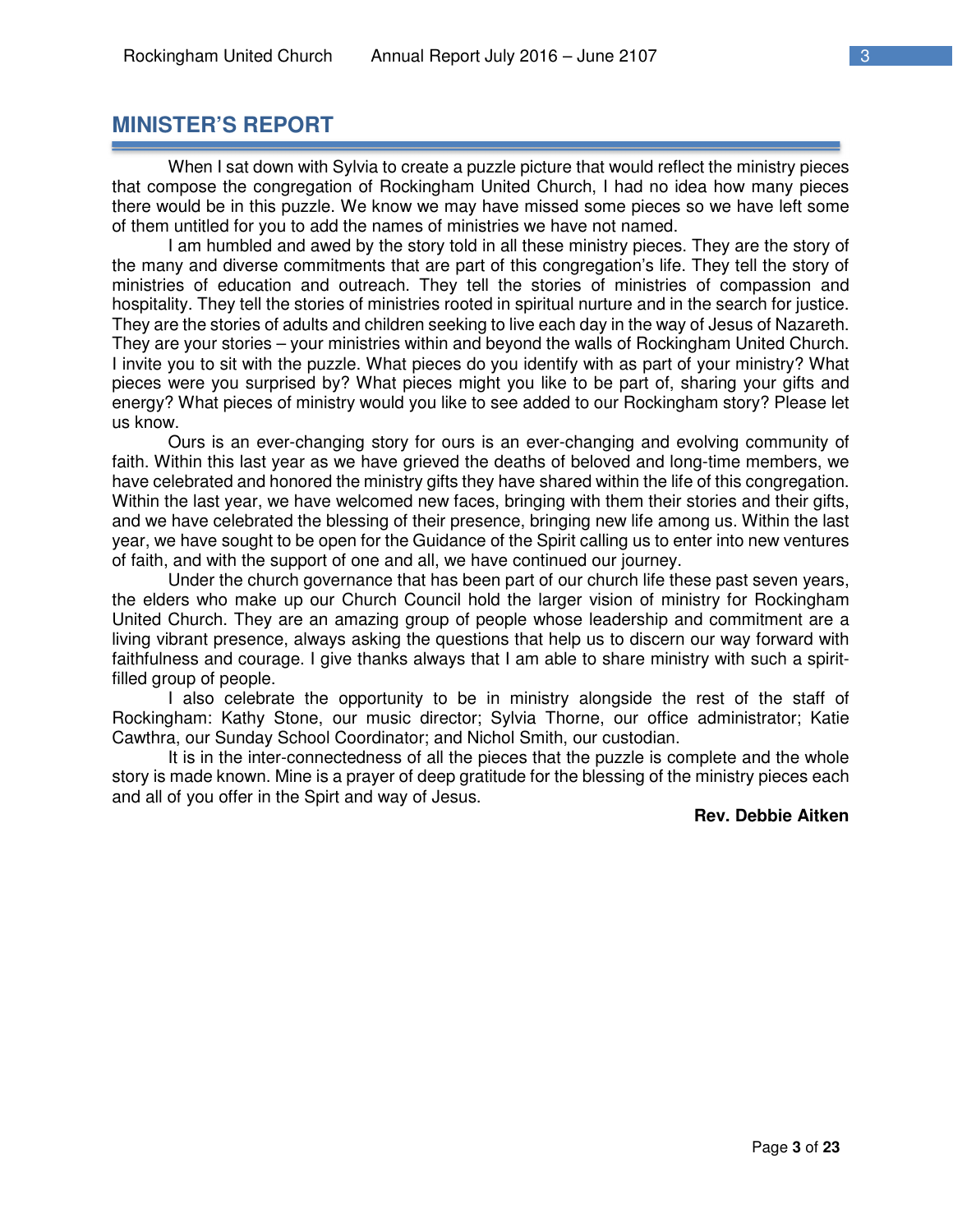

**The Many Ministries of Rockingham United Church** 

# **COUNCIL REPORT**

The annual report is a time for us to look back and a time to look forward. As you read this document you will be reminded of the many activities of the past year; the wonderful fellowship of worship; the many events within our congregation and the activities through which we reach out to the community at large. These speak to who we are as a community. They speak to our values as Rockingham United Church and how we live them. I thought, therefore, that it might be helpful for me to summarize our Mission and Values as stated in our Long Range Plan of 2014. I would suggest that as you read the reports of the various groups and committees that make up our congregation that you consider how we are fulfilling our Mission and living our Values.

The introductory words of our "Mission, Vision and Values" statement are "Moved by the winds of God; Bearing gifts of faith, respect and peace; Charting a course for life". Faithful, respectful, peaceful, listening for the direction of God!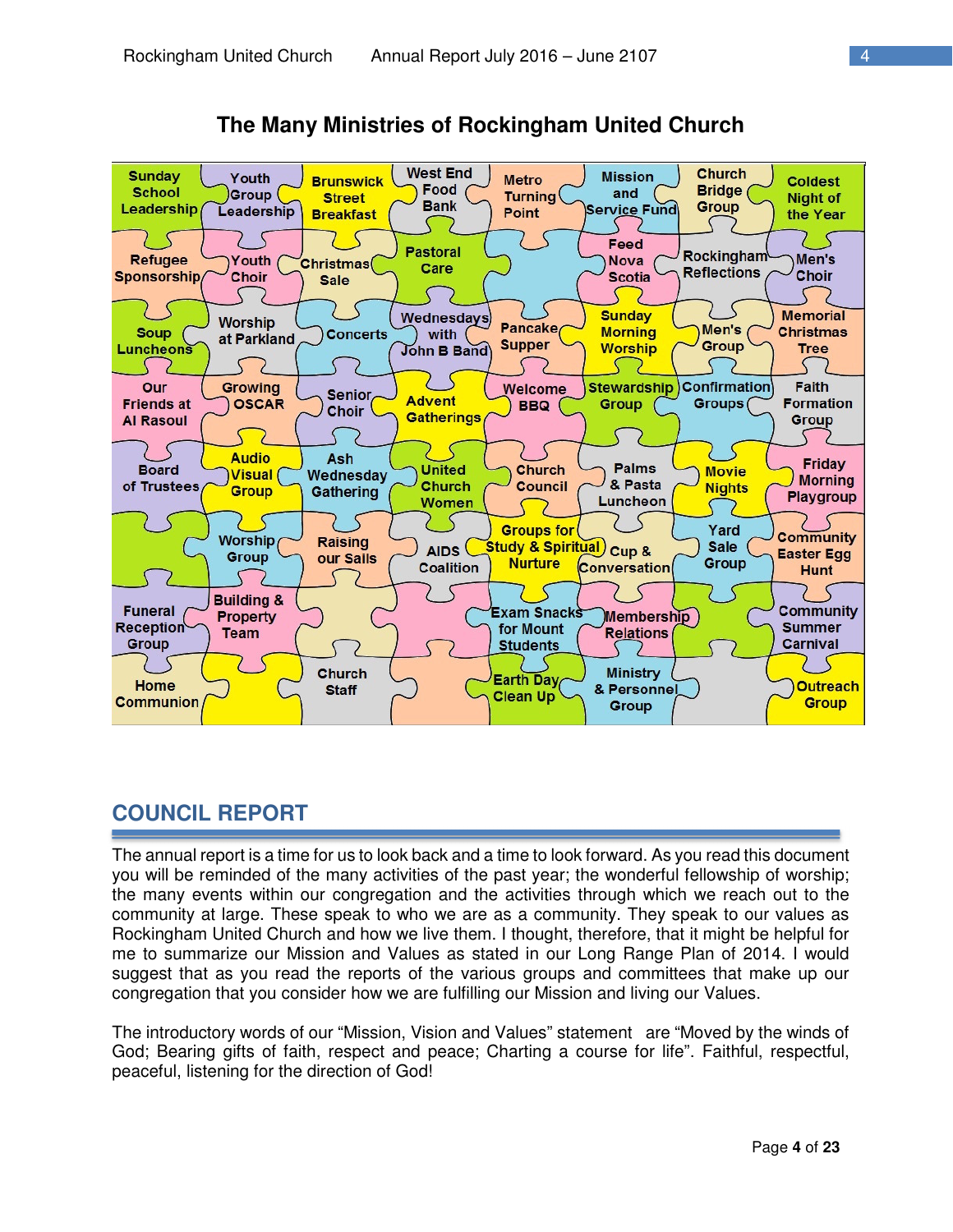• Our Mission (paraphrased) is to worship God, share Christ's teachings, accept all with love, reach out, work for social justice and to care for God's creation.

Our values, written to shape the way in which we live are(paraphrased):

- Following the way of Christ, we seek to live his teachings, trying to discern God's will, maturing in our faith and leading by example
- Respecting the commitment of other faiths, we value the opportunity to know, understand each other and work together to strengthen our community
- With nurturing, listening, care and respect we value supporting each other in God's work
- We share in the growth of our children, we value providing them with a moral compass, and engaging them in worship
- We value receiving "the richness of the gifts we have been given" with gratitude and sharing them with love
- We understand we are entrusted with the safekeeping of the world we inhabit
- We love our neighbours a ourselves and welcome all

So, that is what we have said is our Mission and what we value. What do you think? As you read the Annual Report do you agree with me that we have "talked the talk" and together as a community of faith we are "walking the walk". Thank you to all of you for who you are and what you do. I hope you share in the joy of looking at where we have been and the excitement at where we can go.

At this time it is appropriate for me to recognize two individuals who have completed their time on Council and have earned the privilege of stepping back for a time, making room for others to step forward, and being justly satisfied at a job very well done.

Lynn Knapp is stepping down from Council after serving two terms as Chair of our Stewardship Committee. We all have benefited from the tremendous commitment, enthusiasm, creativity, sincerity and hard work the Stewardship committee has done under Lynn's leadership. She has brought all of these qualities to the Council, she doesn't understand the meaning of the words "cannot do" and whenever a volunteer was needed she would always step up. I believe she is staying on as a member of the Stewardship committee for which we can all, especially the new chair of Stewardship be grateful. Thank you Lynn.

Mary Lou Evans Issacs completes her term as the UCW (or in "Council speak" "Women's Ministry Network") representative. Any of us who have ever shared a meal at RUC, as we sit enjoying great food and conversation, are aware that on most occasions Mary Lou has been busy working behind the scenes. At Council she has been a wonderful representative of the UCW. She has represented the great work done by the group and expressed opinions on issues from the UCW's perspective while very much being a part of the team that Council must be. I am not sure how many times she has served on Council over the years but I know she has seen many Council chairs come and go. As you know two years ago I was the "new boy" at the table. I have really appreciated the welcoming, supportive attitude of Mary Lou and others who have been around the block before. It is based on this that we are able to move forward. We all thank you, Mary Lou and look forward to all you will continue to do.

So, as you read this report I invite you to reflect on where we have been, what we have done and where you see us going as a community as we try to live our values and fulfill our mission. Thank you and may God's Blessing be on all of us.

#### **Respectfully submitted by Ron Tanton Chair**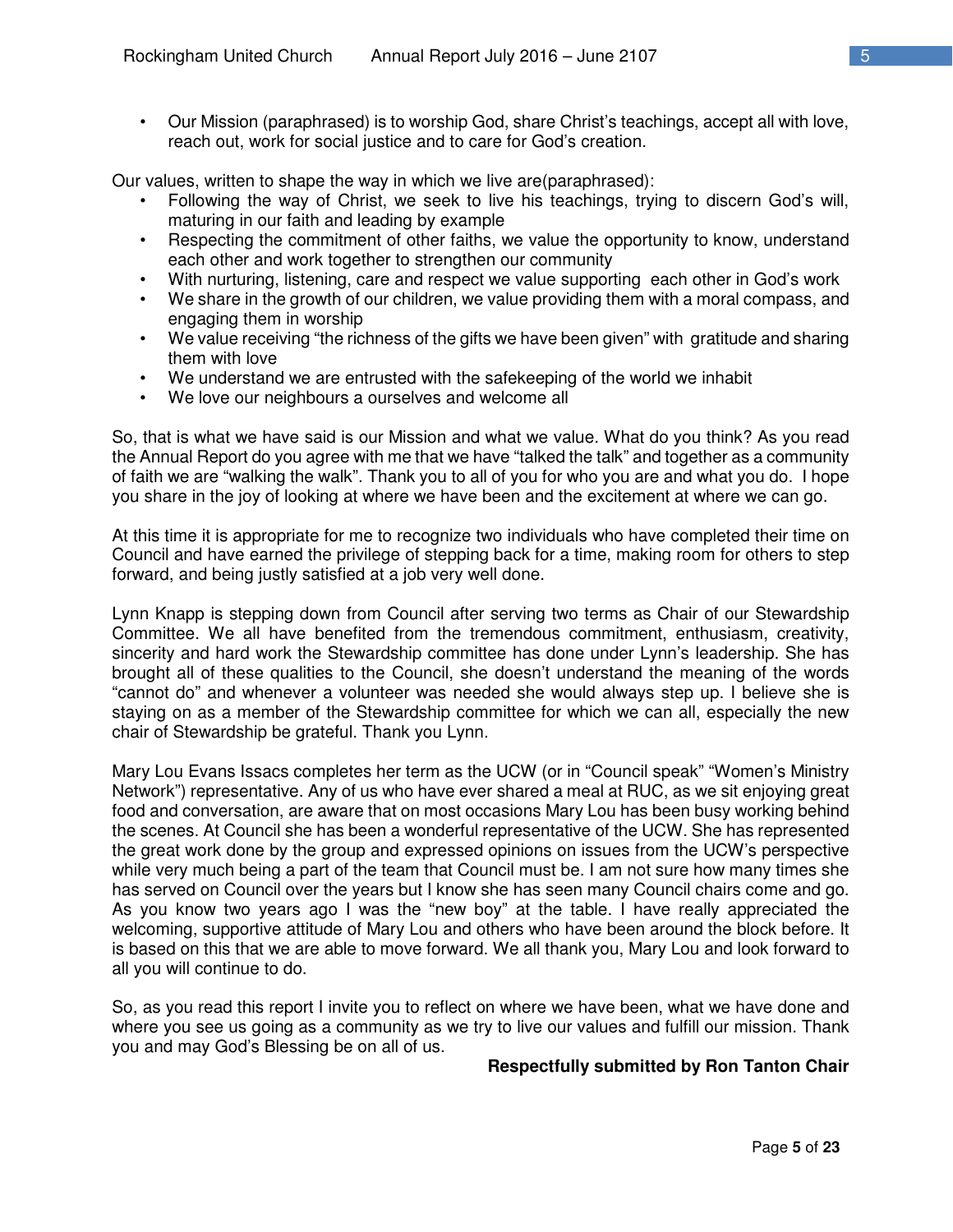# **BOARD OF TRUSTEES**

The Board of Trustees (BOT) held three meetings. The BOT continued to follow the checklist outlined in the United Church Trustees Handbook of Accountabilities (2013) particularly the checklist items that are relevant to Rockingham United Church (RUC). All the information related to bequests, investments, taxes, insurance, risk assessment, repairs and congregational property and related matters was reviewed in the May 2017 meeting. Rick Lowery and Doug Chaytor took the lead to review the current church insurance coverage by Hub Insurance. It appears that the public liability coverage for the church is adequate but the maximum limit of \$100,000 for oil-spill coverage by Hub Insurance may not be adequate. A recommendation has been made to inspect the oil tank and take appropriate action to bring it to the required standard. Additional umbrella liability may not be necessary at this time at an additional cost. The insurance cost for 2017 is \$6007.00. Equipment breakdown insurance and the questionnaire required by the insurance company were forwarded to the Building Committee, which took appropriate action on these matters. The property assessment for 2017 is \$1,008,500, lower than the 2016 assessment of \$1,144,000.

All pertinent information related to bequests, investments, taxes, maintenance, repairs and congregational property were acquired and reviewed. David Martin, a BOT member is the co-chair (with Gaye Wishart) for the capital campaign "Raising Our Sails" which was launched in 2016 with a fundraising goal of \$150,000. To date, the congregation commitment is \$130,000. A BOT representative serves on the Finance Sub-Committee which manages the investment portfolio of RUC and ensures that various funds are appropriately invested. BOT continues to work with the council on financial and other church matters.

#### **Respectfully submitted, Santosh Lall**

# **COMMITTEES**

#### **BUILDING AND PROPERTY**

Committee members: Mark Thornton, John Sutherland, Doug Redden, Sandy Munro, Garner Hill, Mark Forsythe and Colleen Rollings (Chairperson)

The focus of the committee has been building on last year's efforts to focus on the current list of repair items to be tackled around the church building and property. The current membership list has been meeting approximately every 6 weeks since September. An effort is being made to spread the workload amongst the committee and few other handy volunteers in the congregation. A dedicated event will be held in January with assistance from the Men's Group and others to tackle several repairs and clean up tasks.

The committee has also been working with the M&P committee to ensure tasks are tackled efficiently by church staff. The updated janitor role has required additional duties around the building to be tackled by the B&P committee, but all the committee members have generously volunteered their time to complete these various items. We continue to prioritize repairs that impact the use of the building by our tenants, the Montessori school, to ensure they are able to give safe and secure care to their students.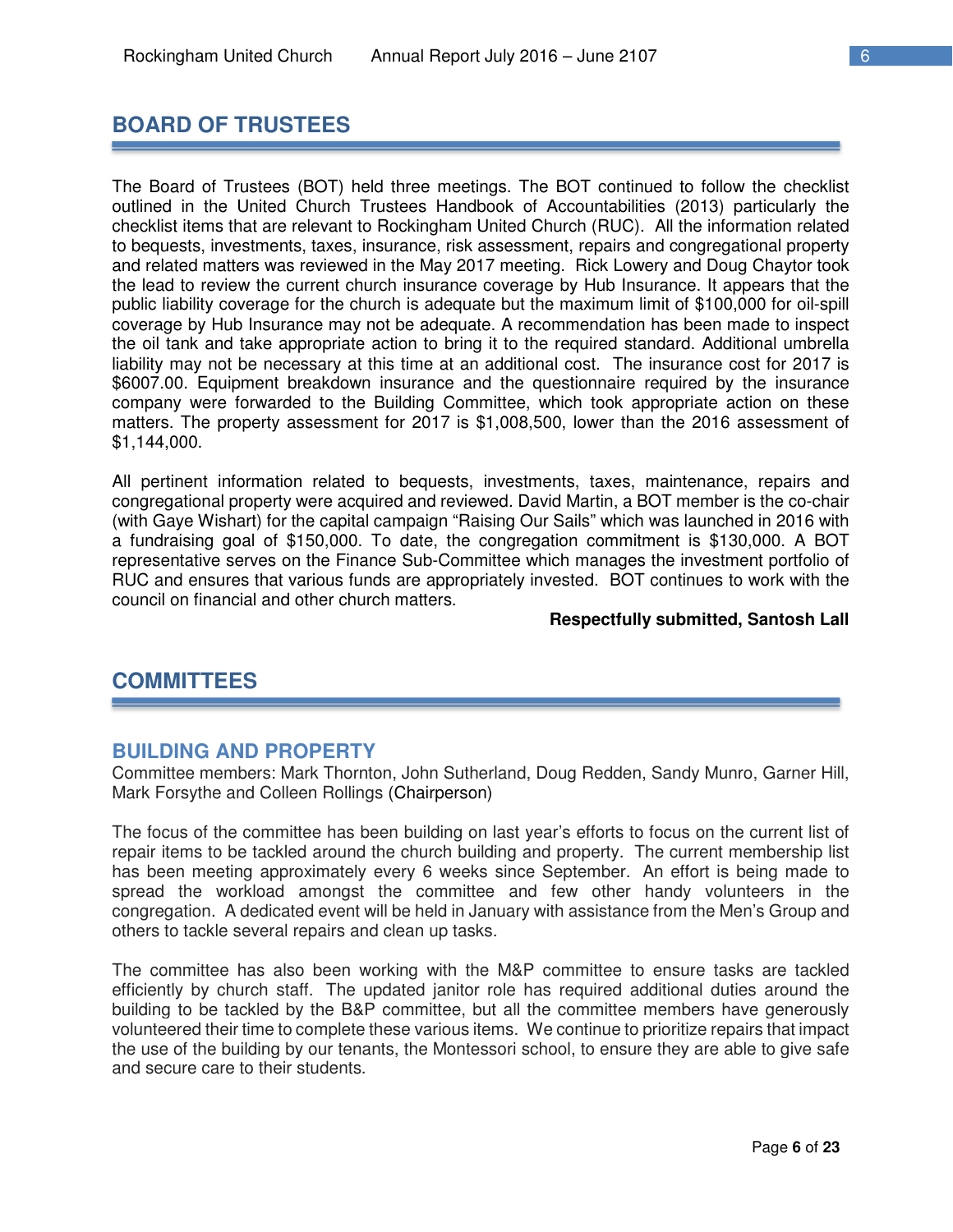A vehicle accident in January caused damage to the conduit that houses the power line to the church. A repair was completed and the costs were recouped through the Church's insurance policy and the driver's policy.

The recommendations of the Efficiency One energy audit completed in 2016 continue to be implemented throughout the building. The hall lights were replaced in the fall with energy efficient LED lights. The savings on the power bills are continuing to be monitored to reap the benefits of this action. The committee will continue to address ongoing repairs and maintenance throughout the year.

#### **Respectfully submitted, Colleen Rollings**

### **CHRISTIAN DEVELOPMENT AND EDUCATION**

Committee Members: Judy Whiteway, Claude Isaacs, Wendy Hawley, Rev. Debbie Aitken, Katie Cawthra (Chairperson)

#### **Nursery and Sunday School Programs**

We have expanded our program for infants and toddlers. We have continued to have the back of the sanctuary set up for children and parents, and those young at heart. There are toys, colouring pages, crayons, and other items available, this is a space well-loved and well-used, used each and every week. We have also opened the nursery in the Rainbow Room again! It is not staffed and does not currently have volunteers as it does not have a lot of use yet, but it is set it up, available, then put away each week. it is an open space that welcomes anyone who would like to be there. We have a rocking chair donated by Wendy Hawley and many wonderful toys donated by Stephanie Gorman and family. There is a T.V. which is set up each week to stream the service from upstairs. We would love to see families use this space, but this is not a replacement for the play area set up at the back of the sanctuary, our goal is to have both spaces available.

Our Sunday School has seen another successful year. I was the part-time employed Coordinator again this year. As I did last year, instead of purchasing curriculum I wrote our own on a "semester" basis. We have had many volunteers' help to make our year so successful, a special thanks to Wendy and Judy for all they do.

We had a very tiny gathering of children at the Kids Korner during the Candy Cane Carnival, and feel it may be because of the change in time. We will be considering next year if going forward with a Kids Korner will be worth it with so few.

Wendy and myself wrote this year's Christmas Pageant, it went over well with the kids. We did not have an Easter Egg Hunt this year as we instead focused on Earth Day in April, and we joined Beth's crew in the Earth Day Cleanup. With many kids and youth showing up (12 from Rockingham and 3 from Al Rasoul, 15 in total!) We also had the youth be involved with the Worship committee and CD committee to put on the Palms and Pasta Lunch. During the Easter Service there were over 50 children's treat bags available. Our Year End Youth Led Service will be held on June 4, the theme is "Church Community" followed by a BBQ.

#### **Youth Group**

WE HAVE A YOUTH GROUP! This first year has been a success and a huge joy to be a part of. Wendy, Debbie, and I began, planned, and facilitated/led the group. We had much needed help from many people, especially Judy, Claude, MaryLou, and John. We met every two weeks, with a few exceptions. Our group began with about 10 being involved, and we are now at 18 kids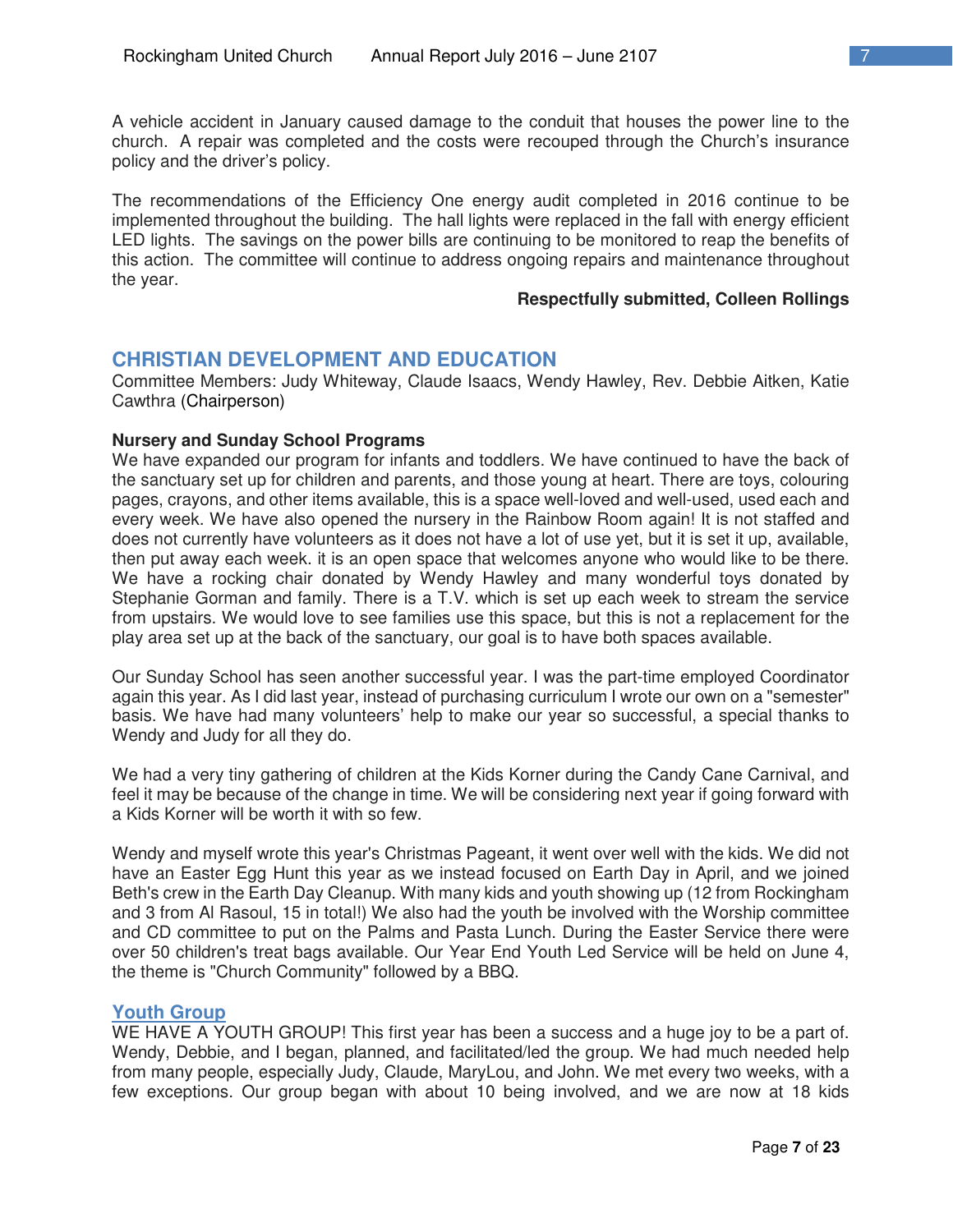participating! We did a lot of fun things, including a cooking class, pizza party, Christmas Party, 2 Bake Sales, the Palms and Pasta Lunch, Earth Day Cleanup, and we will be ending the year with a movie party and sleepover on June 17!

#### **Youth/Young Adult Education**

Now that we have a stronger and more engaged group of youth, we have begun discussing the possibility of having a confirmation class in the near future.

#### **Adult Education**

Debbie held excellent series for Adult Education this past year. One of these series was for the season of Lent, titled *"Living the Questions".* People also continued to gather throughout the year to see new movies together and have discussions afterwards.

Council held a Book Club like workshop for committee chairs, focusing on church and community growth. The Book used for study was *"Fishing Tips: How Curiosity Transformed a Community of Faith"* written by Rev. Dr. John Pentland. The conversations this study brought to light were intriguing, and have already helped us continue and to refocus on our goals in growing our church.

#### **GOALS FOR NEXT YEAR**

- **Nursery:** Expand on the reopened nursery, encourage people to use as they like. If we reach higher numbers, we will begin a search for volunteers.
- **Sunday School:** Continue to grow our Sunday School, and welcome all newcomers.
- **Youth Group:** Continue to grow the Youth Group and provide the youth a happy and safe place to come to learn about community, friendship, and God. We need to strive to support and engage our youth, this has been made evident over and over again, throughout the long range plan, all CD meetings, and at council meetings, having a newly expanded employed spot will help us to be successful.
- **Young Adult and Adult Education:** Continue with various study series, workshops, and look toward and plan for a confirmation class as youth numbers rise.

It was a joy to chair the CD&E committee and I look forward to my last year chairing this committee! **Respectfully submitted, Katie Cawthra** 

#### **MEMBERSHIP RELATIONS**

Committee members: Vivian Coughlan, Sharon Ernst, Mary Lou Evans Isaacs (Chairperson), Eleanor King, Charlie Murphy, Noelle Murphy, Janet Patterson, Joanne Perry, Jean Wentzell, Gaye Wishart and Kay Youle.

Webmaster, Rodger Middleton, is also under the umbrella of Membership Relations as well as Gary Wilson, Rockingham Reflections editor. We thank Rodger and Gary very much for all their efforts on behalf of Rockingham United throughout the year.

The Membership Relations Committee looks after obtaining greeters each Sunday and hosts Cup & Conversation the second, third and fourth Sundays of the month from September until June. We keep the tea and coffee and juice stocked in the kitchen for the congregation to use throughout the week. We purchase Just Us! Fair trade coffee for use at Cup & Conversation. In September we hosted our annual Welcome Back and Fall Kickoff Barbeque. This year was special with the return of Rev. Debbie after her sabbatical and some light entertainment was arranged. Thank you to everyone who helped to make the day special. Committee member, Gaye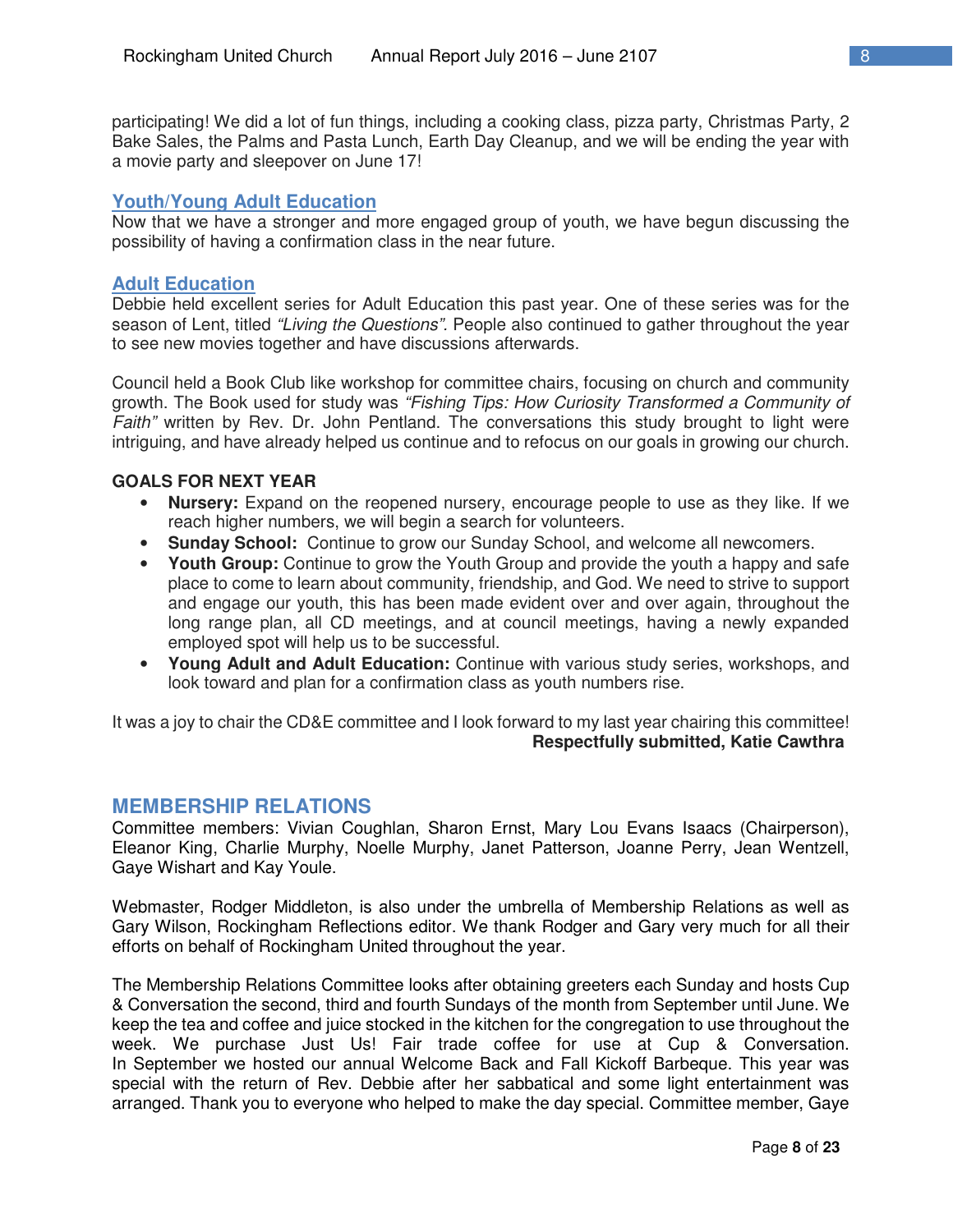Wishart, did the painting that was presented to Rev. Debbie in December. This was presented on behalf of the congregation to show Rev. Debbie our appreciation for all she does for us. Thank you to everyone who contributed.

In December we hosted receptions for the carollers after Carols at RUC homes with hot chocolate and toast. We also held a reception for the choirs after Carols by Candlelight. These are two of the highlights of our year. In January we supplied a cake at Cup and Conversation for Rev. Debbie's birthday. We also had a gathering at the home of Mary Lou Isaacs at which we thanked founding member, Kay Youle, for her many years of service by presenting her with a bouquet of roses. No words can express how thankful we are for Kay's presence in our group. We are blessed to have her cheeriness among us.

Anniversary service took on a different format this year and we supplied cupcakes instead of the usual cake for the lunch following the service.

As members of this committee we are tasked with trying to make sure that people feel welcomed in our midst. While this is the job of everyone at Rockingham United, we try to make an extra effort to identify visitors and newcomers. Mary Lou stands at the door with Rev. Debbie and gives candles to visitors and obtains the names of newcomers. It has been a very busy year in this regard which is a good sign.

We will be helping with the Sunday School closing barbeque in June. I would like to thank Sharon Ernst who represents Membership Relations on RUC Council.

#### **Respectfully submitted, mary Lou Evans-Isaacs**

## **MINISTRY AND PERSONNEL**

Members: Nancy Lowery (Chairperson), Barb Lall, Ken McLeod, Craig Sutherland, and JoAnne **Tanton** 

The Ministry and Personnel (M&P) Committee met several times in the late fall and once in January to make preparations for the annual performance reviews of ministry and staff. The review for the Janitor was held on December 2, 2017 and a recommendation for a two year contract renewal was brought to Council. Meetings with the Office Administrator, the Organist/Choir Director and the Minister took place on March 1, 2017, March 16, 2017 and March 30, 2017 respectively. A two year contract renewal for the Organist/Choir Director was suggested to Council as well as an increase in the Organist's fees for weddings and funerals. The performance review for the Sunday School Coordinator was not held until May 7, 2017. For the Minister, the Office Administrator and the Organist/Choir Director, and the Sunday School Coordinator, a 1.1% cost of living increase, effective January 1, 2017, was recommended to Council while the Janitor, on April 1, 2017, received the minimum wage increase of 15 cents per hour.

After updating the usual job descriptions, initiating performance reviews, and recommending any pay increases and contract renewals to our Church Council, the attention of the M&P Committee was directed towards hiring a Sunday School/Youth Group Coordinator. A search committee of three (Nancy Lowery, Colleen Rawlings and Madison Silver) was formed to find a candidate for this new, congregational designated ministry position starting September 1, 2017. On May 30, 2017, the Church Council, upon the recommendation of M&P, agreed to hire Katie Cawthra as the Sunday School/Youth Group Coordinator.

#### **Respectfully submitted, Nancy Lowery**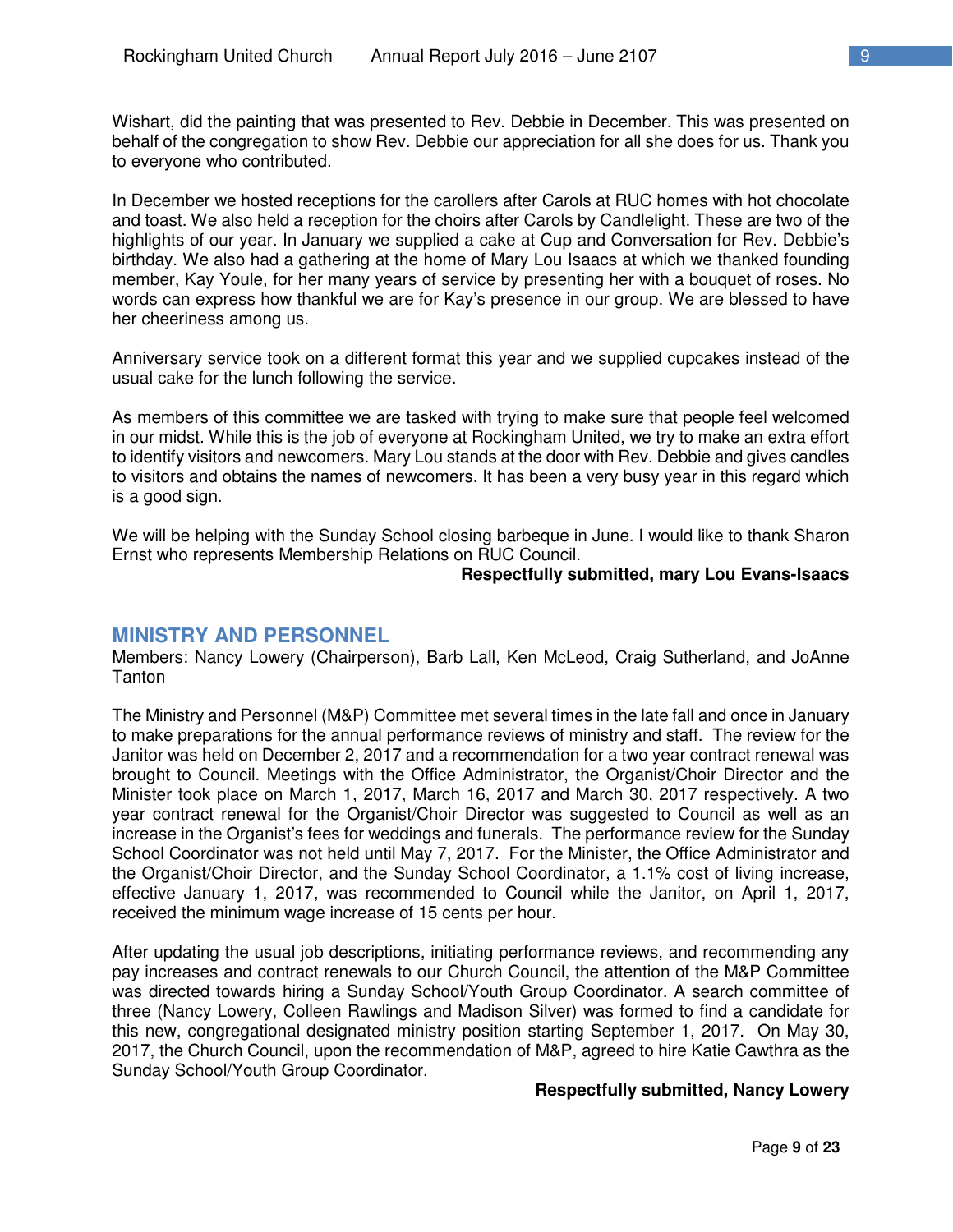# **OUTREACH and Refugee Committee**

This was a busy year in many respects. Efforts of the committee as a whole involved key initiatives including:

- 1. Refugee sponsorship issues, ongoing;
- 2. The White Gift campaign in November and December to support Metro Turning Point and the AIDS Coalition of NS;
- 3. Participation in the Refugee Private Sponsorship of NS, ongoing;
- 4. Raise All Boats Campaign to support social assistance increases for all those affected by low assistance rates, ongoing;
- 5. Outreach to the Al Rasoul Islamic Centre, ongoing;
- 6. Community improvement campaign with Al Rasoul and the Ecology Action Centre, ongoing;
- 7. Speakers Program, ongoing.

Most of these efforts are continuing. The main emphasis was away from fund raising this year with the White Gift campaign being an exception.

The White Gift campaign was successful in raising more than \$1000. in donations and contributed more than 200 gifts as well; this was a marked increase over last year. This effort was led by Mark Thornton with the support of the overall congregation.

The refugee sponsorship effort is ongoing although at a lower pace than the first year of the main effort. It was decided to down play this activity during the period of the application, acceptance and screening process which although time consuming, did not affect most of the volunteers. More than \$21,000. Was raised in this period out of a \$25,000. goal. It should be noted that this figure is enough to do the basic sponsorship for one year as the accommodations are being provided by a private citizen of Halifax. A special fund raising effort will take place this fall.

We were fortunate to meet Nader, an elder son of our family. Most of the family is safe and are in safe countries. Nader is taking English lessons in Halifax and is here on a student visa. He is staying with Katrina Al Alam who has visited RUC several times. It has been of great benefit to create a relationship with Nader and Katrina before the arrival of the family. It is hoped that Nader will still be in Canada when his Mother arrives. He has not seen her for six years.

As both part of Outreach and the Refugee sponsorship project, we have joined the Private Refugee Sponsorship of NS. This is designed to bring together all the groups participating in private sponsorship. It has been instrumental in understanding issues regarding refugee sponsorship and it has been of great service by identifying problems before they really start. The April meeting was cancelled due to severe weather but there have been meetings usually with a guest speaker every six to eight weeks during the fall and winter at Veith House. It is our intention to remain part of this effort.

The Raise All Boats initiative fell out of the private sponsorship group. At month 13 when the sponsorship is officially over, many families are unable to achieve independence and are forced on social assistance in month 13. This idea was the brain child of participants. Its goal is to raise the level of social assistance from its present levels not just for refugees but for everyone caught in unfortunate financial circumstances often through no fault of their own. Our own family will likely be caught in these circumstances. This project has received interest from the Progressive Conservatives and the New Democratic Party. It is hoped that this issue will be raised during the current election.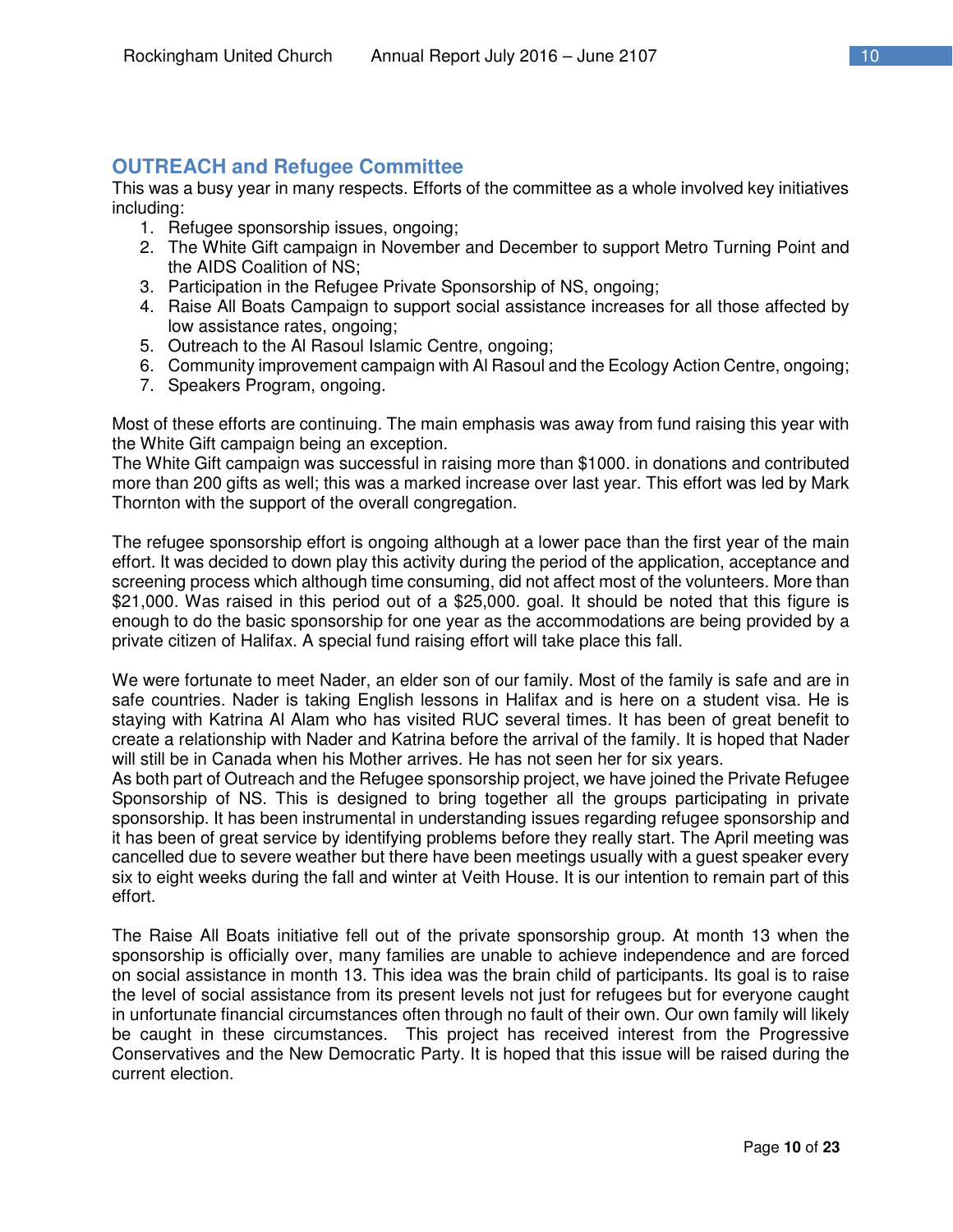Our Outreach Program with Al Rasoul Islamic Centre is ongoing and is picking up momentum. The main goal is to create relationships between the members and not just have it based on "official" get togethers. This program has been an effort over the past two years with increasing numbers of people involved. On 5 April, we had our first meeting to discuss possible joint projects. A total of 13 people were present six from RUC and seven from Al Rasoul. We came up with a large number of project ideas, however, our own Beth Wilson proposed a joint effort on Earth Day which was already planned. A total of 45 people participated including 30 from RUC and 14 from Al Rasoul. It was a popular event and was followed by a get together in the church hall. The next meeting of the group will occur on 17 May at Al Rasoul to discuss the next steps, a community garden was very well received as an idea and was the overall favourite.

Lastly, as part of the overall Outreach program our speakers program had limited success, although we have had some speakers in November in support of the White Gift campaign from Shelter NS. Mr Andy Blair of the Universal Unitarian Church refugee sponsorship program also spoke to our Refugee Sponsorship Committee on their experience to date. Several other speakers were asked but cancelled due to pre-existing commitments. This program will be stepped up in the fall. It is hoped that Syed Shah will speak to our Congregation of the similarities between Islam and Christianity and Eric Rowe on the experience of St Andrews United Church on their private sponsorship of a Syrian family. This is part of the overall effort to educate the Congregation on key issues.

It is anticipated that our family will arrive this summer or early fall. We will be ramping up our efforts to support them and nurture them effectively as they navigate their new surroundings. It will be our main focus in the next year.

#### **Respectfully submitted, John McLearn**

#### **PASTORAL CARE**

Members: Heather Coady (Co-ordinator), Barb Lall, Charlie Murphy, Doreen Martin, Eleanor King, Gerry Butler, Hazel McLeod, Jan Mills, Janet McMurtry, Jean McIntyre, Jean Wentzell, Joan Munro, Lynda Phelan, Diane Ward, Rev. Debbie Aitken

The Pastoral Care Team provides support to members of our church community, especially during times of difficulty, illness and death. We make hospital, nursing home and home visits as needed and provide communion to shut-ins. Cards, notes and telephone calls are also an important part of the support we bring to our church family. We celebrate those who reach the age of 90 and over with tea, treats and flowers and those between 80 & 90 years receive birthday cards. We send cards for special anniversaries of 50 years, 60 years and over. There were an average of 60 cards sent this year. We also acknowledge significant events in the lives of our members through notices in Rockingham Reflections. We assist Rev. Debbie Aitken with worship at Parkland (Clayton Park) once a month from September to June. On average, we offer support to 30-50 members of our congregation each month. We appreciate information that helps us update our birthday & anniversary greetings and other information important to our church family.

The Pastoral Care Team chaired the Memorial Hymn Sing committee and organized the reception held at the end of April. The following committees and groups also were involved; Worship, Choirs, Stewardship and Funeral. Our thanks to all who worked on this and provided a special & memorable evening enjoyed by all.

We meet once a month, with the exception of July and August. The work of the pastoral care of our congregation is ongoing throughout the year and **always in a confidential setting.**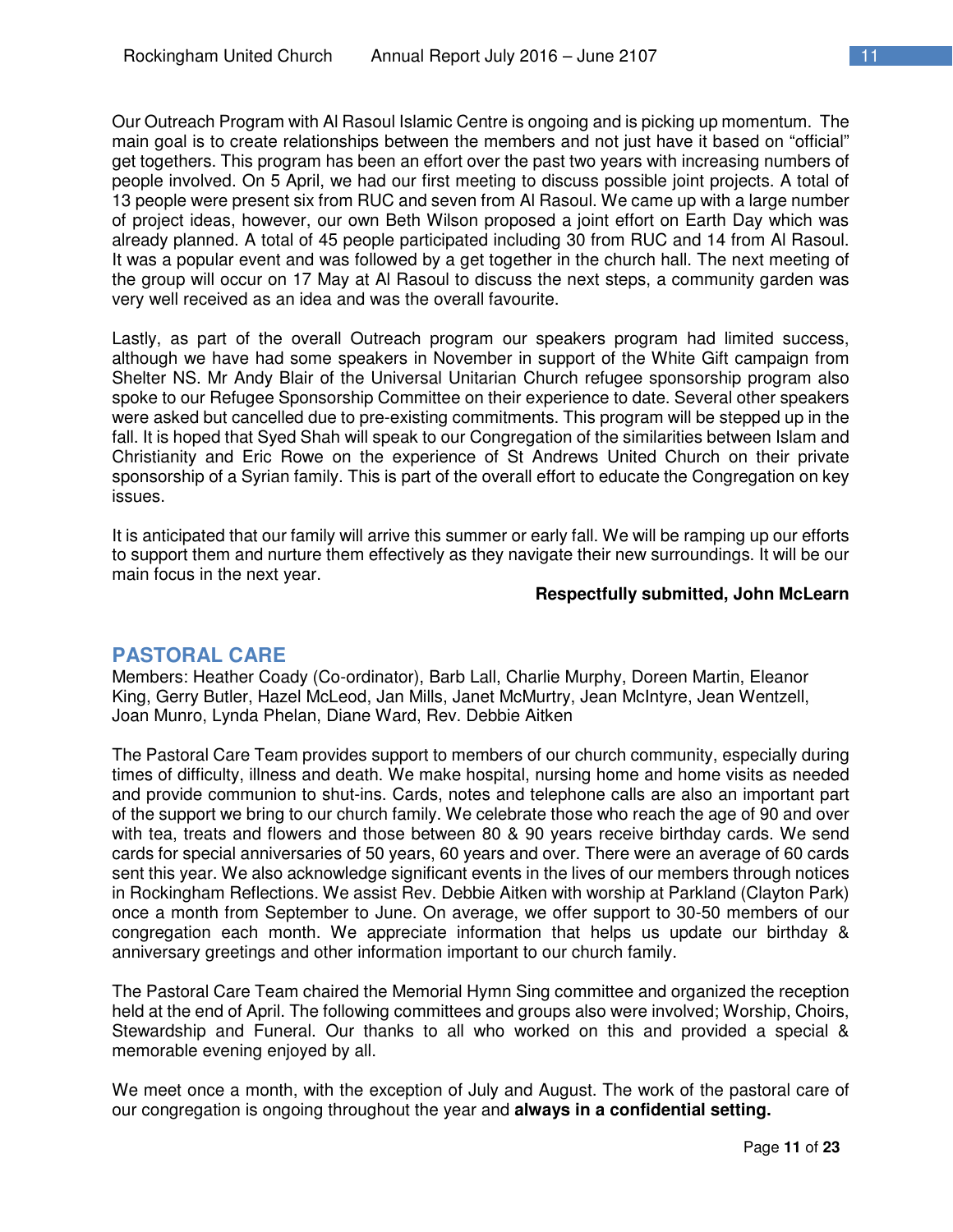Since our last report we said goodbye to our long time member, Joan Aitken who stepped down from the team. She will be missed and we thank her for her caring support. We welcomed new member Hazel McLeod to the team. Our thanks, as always, is extended to our Rev. Debbie for her continued support of this important part of our RUC mission.

#### **Respectfully submitted, Heather Coady**

#### **PRESBYTERY**

RUC Members: Rev. Debbie Aitken (Clergy), William Dodsworth (Lay Member), William Jost (Lay Member)

The work of the Halifax Presbytery continued in 2016-2017. The Committee was made up of both Lay persons and clergy continued its work in meeting with pastoral charges in the Halifax Area. The key challenges faced by the charges are financial and decreasing number of volunteers. The Presbytery recommended three tools to address these issues:

- 1. Webinar M7P 101 for members of the Ministry and Personnel committee members
- 2. The use of "Salt and Light"program for Stewardship
- 3. Participation in the "Fishing Tips"

Sadly, the Presbytery supported the disbanding of the St John's United Church in Beverbank . It is also will support St Andrew's United Church in Moses River as it closes its doors.

The Presbytery is also working to Support Sheet Harbour with its pastoral Charge. Lastly, there are 8 new visits scheduled for completion. Halifax Presbytery met seven times between June 2016 and June 2017.

#### **Respectufully submitted, William Jost**

#### **STEWARDSHIP**

Santosh Lall, Charlie Murphy, Beth Wilson, David Carmichael and Lynn Knapp (Chairperson)

Our busy year began in September with an immediate need to fill vacancies in our roster of Sunday Counters as some of our team retired from the job after many years of faithful service. A list of possible recruits were contacted and a couple of new volunteers joined the counting team.

Our Fundscrip campaign resumed in early October of 2016 and has continued through to May of 2017 at which time we take a summer break when attendance is low and support is reduced. At the time of writing this report, this campaign has raised \$ 2504.21 for our church since last October simply by the purchase of gift cards to pay for our individual monthly needs of grocery, gas and pharmacy items. We hope that this campaign will continue to grow.

On Saturday October 29<sup>th</sup> our committee organized a "Time and Talent auction". The evening consisted of a "live auction" of donated items created by members of the congregation along with desserts and coffee prepared by volunteers. We were thrilled to have Graham Sweett return as our auctioneer for the evening. We charged a \$10 admission which included a bidding paddle along with unlimited refreshments. The event was very well attended and we are delighted to report that it raised \$5731.95 for the church's operating fund. Although the committee was responsible for the production of the event, its success was entirely due to the generous participation of the Rockingham Congregation.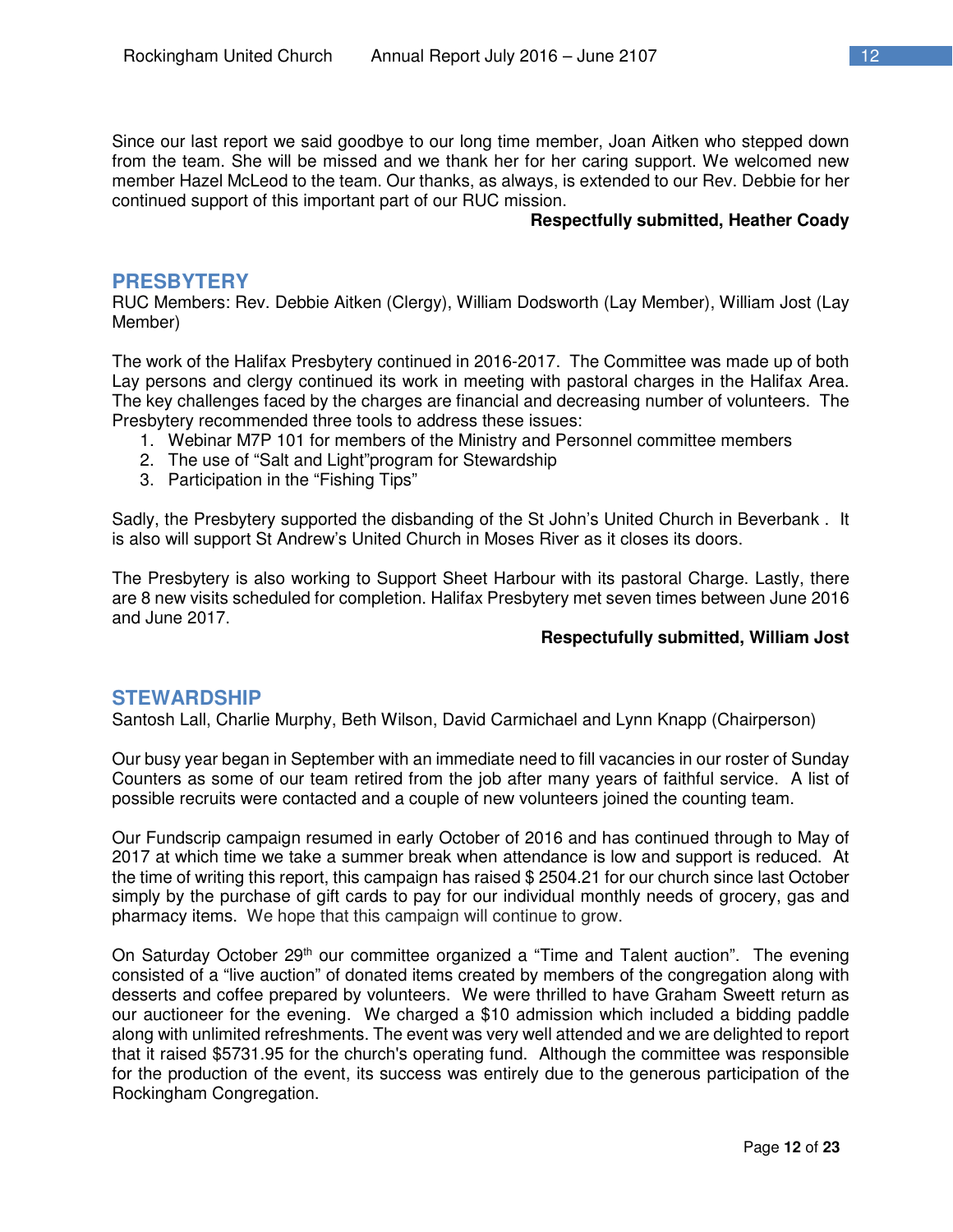In November the Stewardship letter was drafted and prepared for distribution on Stewardship Sunday November  $20<sup>th</sup>$ . The intended message was that of celebration and ongoing generosity and we encouraged the PAR method of payment of weekly offerings. Once again, in an effort to save church postage, the committee hand delivered to over half the congregation with the remainder mailed by Canada Post.

The committee met casually in December to prepare the Church's Christmas Letter in the same manner to be hand delivered on Sunday December 11<sup>th</sup>. Once again this act of Stewardship saved the church office a considerable amount of postage.

Our meetings resumed in January with our focus on the fund raising budget for the upcoming year. We attempted to map out fundraisers for the year that would not only generate revenue, but that would bring us together as a congregation creating fellowship as well as encourage participation from people outside our congregation. We also aimed to keep them spread out on the calendar.

On February  $12<sup>th</sup>$  the Stewardship committee hosted a soup luncheon. This casual lunch was held in the hall following the Cafe style worship celebrating Anniversary Sunday. Lunch was topped off by dessert consisting of Valentine cupcakes which were generously prepared by Mary Lou Evans Isaacs and decorated by the Youth Group. The lunch was well attended and resulted in a free-will collection totaling \$596.35.

On Friday March 10<sup>th</sup> the committee hosted an evening of Irish music with entertainment provided by the Sham-Rocks. We charged \$10 per ticket and offered punch and light snacks in a fun, pub style atmosphere. It is interesting and exciting to note that a large percentage of people who attended were people from the community and not regular church members. We are pleased to report that the evening resulted in a profit of \$1127.84

The committee met on March  $30<sup>th</sup>$  to prepare and package the Easter letter for hand delivery on Sunday April 2<sup>nd</sup>. Once again this project helped to save the church on postage costs.

On Sunday April 9th following the service we enjoyed the Palms and Pasta Bar Luncheon organized by the Youth Group and their families in partnership with members of the Worship committee. This event was well supported and enjoyed by the congregation and raised \$926.01 for the church.

On Saturday April 22<sup>nd</sup> the committee hosted an "Earth Day" celebration with a neighborhood clean up which involved the voluntary participation of 45 adults and youth including 14 adults and youth from the Al Rasoul Islamic Society. The group broke into teams and collected garbage in the area surrounding our church and several nearby streets. The results included 25 bags of garbage and 2 bags of recyclables totaling 440 pounds. We ended the morning with a casual shared meal in the church hall.

On Sunday evening April 30<sup>th</sup> a Memorial Hymn Sing was held in our church sanctuary. This choral event was designed to remember and honor loved ones through music and song. The three choirs performed music and led us in hymns selected through submissions from our congregation and family members. The organizing team was made up of members of the Pastoral Care committee, the Membership Relations committee, the Stewardship committee, the Choir and was heavily supported by the church office staff. This beautiful event resulted in a great deal of positive feedback, along with raising \$3140 through donations.

On Saturday May  $6<sup>th</sup>$  members of the Stewardship committee along with many of our church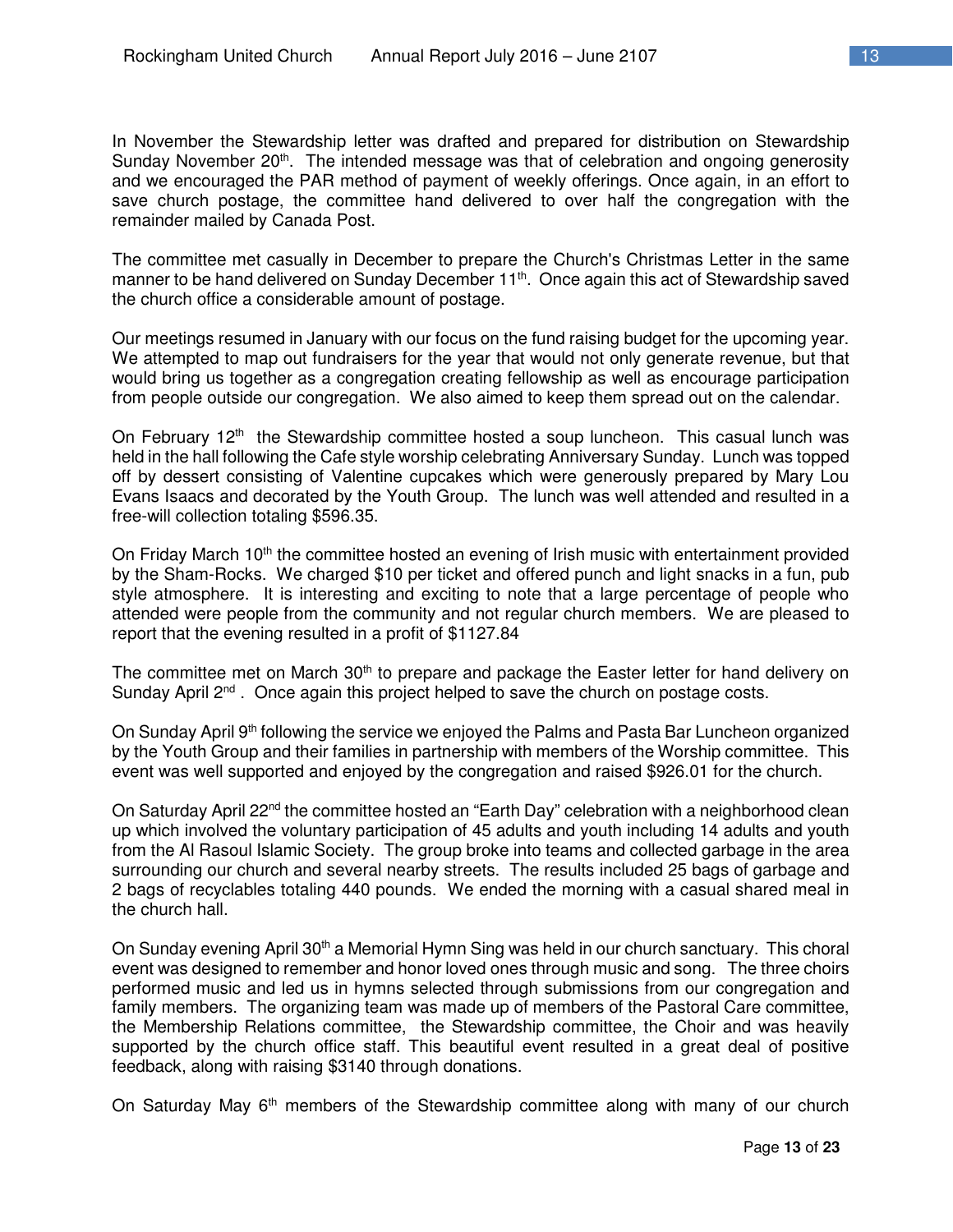members assisted with the running of the "Giant Indoor Yard Sale". This huge undertaking would be simply impossible without the reliable commitment and hard work of a great many church members. Once again this event generated many hours of fellowship and lots of laughs as well as raising \$4867.24 for the operating funds of our church.

On Friday May 14th the committee hosted a concert by The Bedford Brass Quintet. The music for this event was a celebration of Canadian Music in connection with Canada 150 and was held in the church sanctuary. This event raised \$285.37.

The final fundraiser of the first half of the year will be a "Paint Nite" scheduled for Tuesday June 20<sup>th</sup> at 7pm at Clay West Bar & Grill in Bayers Lake. This event can accommodate up to 60 participants and tickets are currently available for purchase on line. A portion of each ticket will be donated to the church and we hope to fill all 60 seats.

Finally I would like to thank the congregation as well as the members of the Stewardship team for their support and tireless efforts throughout this past year. A special thanks to Rev. Debbie and to Sylvia Thorne for their constant willingness to help and endless encouragement with all we attempt to do. It has been a real pleasure to serve as chair of this outstanding committee.

#### **Respectfully submitted, Lynn Knapp**

#### **Raising Our Sails**

Members; Gaye Wishart and David Martin (Co-Chairs), Doreen Crick, Lynn Knapp, Santosh Lall, Steve MacMurray, Kim Silver, Craig Sutherland, Jean Wentzell, Gary Wilson.

"Raising Our Sails" is a sub-committee of Stewardship, and was officially launched on May 1,2016, in order to raise the sum of \$150,000 to help pay for the eventual replacement of the church roof. During personal visits, we are soliciting pledges over a three year period, and have had a very positive response from the congregation, with \$130,000 in pledges received to May1,2017. Our visits are providing a great opportunity for relationship building, and we look forward to continuing the program over the next year. For those we are unable to visit, an information package will be mailed out, seeking financial support.

#### **Respectfully submitted; David Martin and Gaye Wishart (Co-Chairs)**

#### **WORSHIP**

Members: Rev. Debbie Aitken (ex-officio), Dianna Prest (Chairperson), David Clare, Sandra Allen, Anne Forbes, Pam Roddick, Shelley Snair, Joanne Perry and Kathy Stone (Music Director)

#### **Membership**

As Chair of Worship Committee, we welcomed a new member this year, Joanne Perry as we say goodbye to Pam Roddick as the Roddick family prepares for their move to Ontario. We wish Pam and her family all the best and thank her for her insight as a teacher and parent of children in our Youth group at RUC. We want to thank the many contributions of our members. David Clare and Sandra Allen for representing Worship Committee and taking care of the duties for our funerals. Sandra Allen for taking care of the banners in the sanctuary. Anne Forbes for looking after our Communion and gathering Communion servers and Scripture readers. Joanne Perry for assisting with announcements. I'd like to thank David Clare, Joanna Perry, Sandra Allen, Shelley Snair & Pam Roddick for participating in the Laity Worship services. Thank you Rev. Debbie Aitken and Kathy Stone for our wonderful Sermons and music in Worship. Thanks to Hugh & Carolyn MacDonald for their care of the Christ Candle. Thanks to Karen Middleton for gathering candle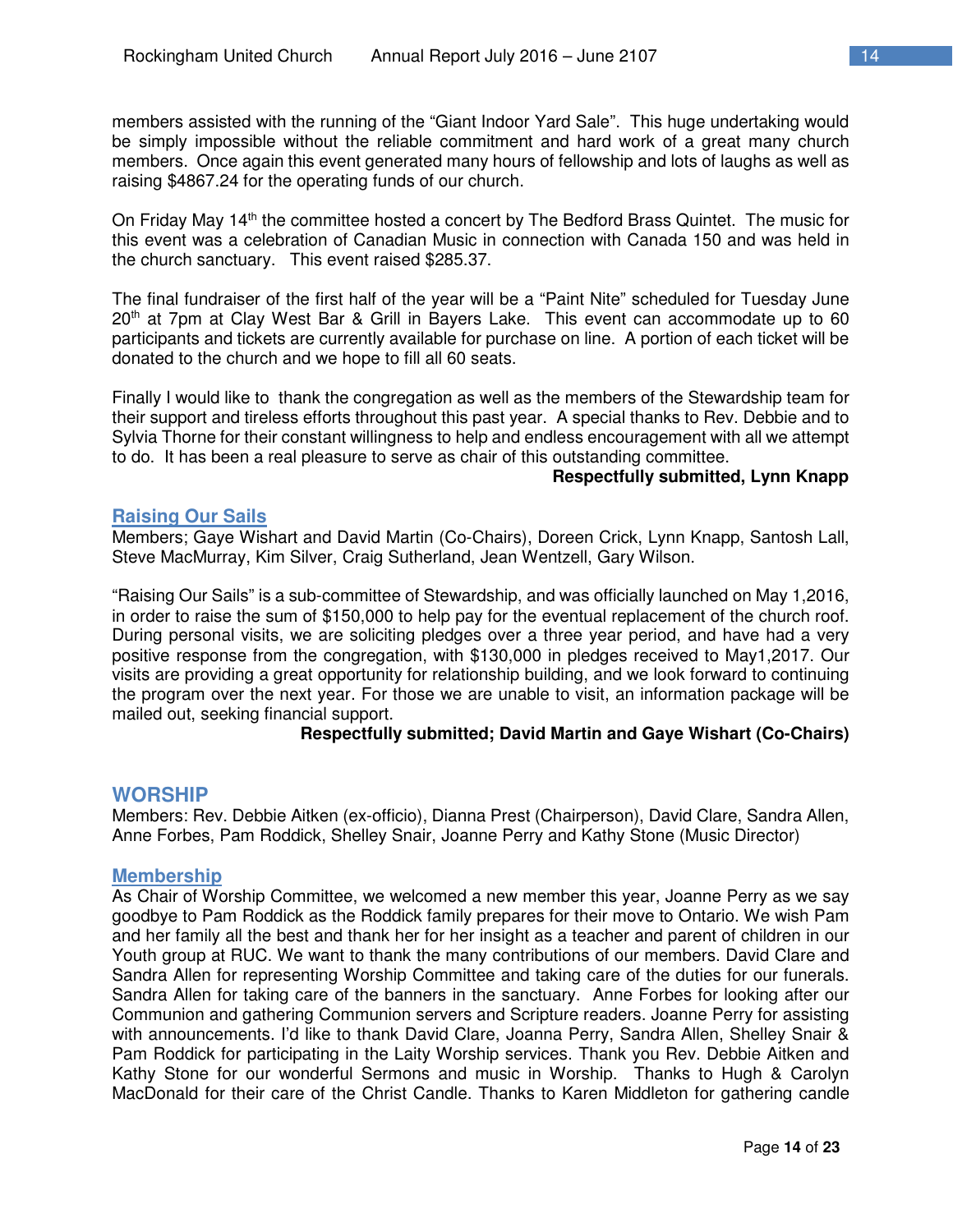lighters for worship. Thanks to the Audio Visual Team for their work during Worship. Thank you to the greeters, ushers, communion servers, and candle lighters who welcome and serve our congregation during Worship. Thanks to all those who help behind the scenes decorating the sanctuary and assisting in worship services. All have given of their gifts, time and talents during this past year.

#### **Meetings and Accomplishments**

The Worship Committee met on the first Wednesday of the month except for a couple of times where a later week and/or time met our committee needs better. The committee continues to be a living breathing entity that has vibrant discussions as we reflect on previous services, plan future services and discuss needs and wants of the congregation. We continue to incorporate the Long Range Plan initiatives for Worship as part of our monthly agenda and discuss in every meeting. The following is some of the services and accomplishments that the Worship Committee planned,

presented and/or supported in the last year:

- Shared services with Fairview United in July and August as well as shared Ash Wednesday & Maundy Thursday Services with about 30 people attending each service.
- Acknowledgement in Worship & the bulletins of significant events in the lives of our brothers & sisters of God.
- Special services such as Remembrance Day, Baden-Powell Scouting Sunday large attendance of Scouts & Guides and Hilary Brown cellist performance in Worship
- A noticeable increase of youth participating in Youth led Worship services once a month created totally by the Youth & Sunday school groups with Katie Cawthra's assistance.
- Holy Currencies sermons for Advent, an earlier time for Family Christmas Eve service to accommodate young families & Christmas services including a Miracle on Flamingo Rd service with the Youth & Worship Committee led New Year's Day service.
- Sermons of Intention during Lent & Easter services including Ash Wednesday, Maundy Thursday at Fairview United, Good Friday service that took us on a journey from Bethlehem to Jerusalem through a Christmas Tree, Sunrise Easter service with the release of bubbles & Communion Easter Sunday service with 250 people in attendance
- Volunteers decorating of the church during Thanksgiving, Christmas and Easter time
- A Palms and Pasta Luncheon coordinated between the Youth Group, their parents and Worship Committee members was a great success and a lot of fun as well as raising funds for the Life & Work of our church.
- Memorial Hymn Sing, a collaboration of many committees led by Joan Munro, which delivered a beautiful evening of song & readings to honour our loved ones and with a donation of a banner in honour of Fran Paton from the Senior Choir that now has a permanent placement at the front of the church.

#### **Summary**

Throughout the past year we experienced excitement of 6 baptisms that included an adult baptism & confirmation as well as an older child baptism of his choosing. We had 3 weddings & transfers of memberships. We also experienced the grief of losing a loved one with 9 funerals. We lost mothers, fathers, brothers, sisters and friends. In their memory we strive to continue to do God's works as we move closer to welcoming our refugee family and we invest in our many children & youth in our worship through a new Sunday School/Youth group Coordinator position.

We are blessed to have vocal talents and musicians within our congregation. The Senior Choir, Men's Choir and growing Youth Choir continue to bless us with their musical gifts under the direction of our Music Director Kathy Stone.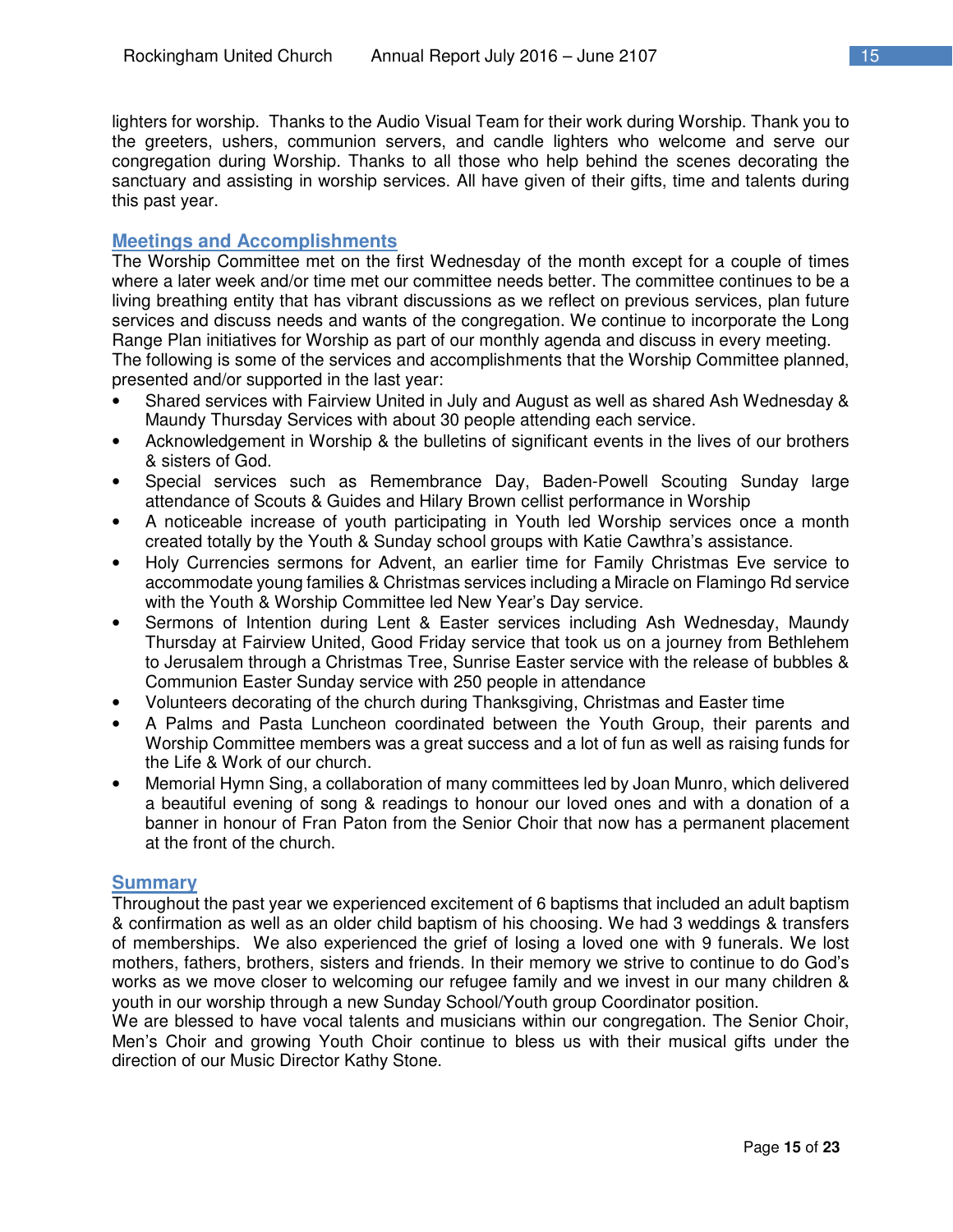The Worship committee is looking forward to the rest of the summer to come as well as the anticipation of new ideas and collaborations in the fall. We are always open to new members who may be interested in joining in the exchange of ideas for Worship service.

Thanks to all those who work behind the scenes to make this a wonderful place to celebrate God in our lives.

#### **Respectfully submitted, Dianna Prest**

# **GROUPS**

# **CHOIRS**

## **YOUTH CHOIR**

Members: Beth Hailstone, Alanah Hawley, Hannah Gorman, Lily McLeod, Brynn Roddick, Cate Roddick, Daniel Sutherland, Maya Sutherland, Amber Thornton and Paige Thornton.

The Youth Choir maintained a busy singing schedule this year, offering anthems at least twice a month, as well as combining with the Men's Choir several times throughout the year. We began our season in September, singing on Remembrance Sunday, and contributing significantly to the Carols By Candlelight evening service, even offering instrumental prelude music for this event. The many anthems we learned with the Men led to an invitation to join the Mens' Choir for their annual visit to William Black Memorial United Church for their 196<sup>th</sup> Anniversary celebration on May 7<sup>th</sup>.

Of course, we ended our singing season with the Mother's Day Medley on May  $14<sup>th</sup>$ , including excerpts from as many as 22 anthems. We will gather for a breakfast social on May 28<sup>th</sup> to concluding a fun, and sometimes silly, season of musical growing and sharing. I am very proud of the accomplishments of this special ensemble of musicians.

#### **Respectfully submitted, Kathy Stone, Director**

#### **SENIOR CHOIR**

Members: Kathy Stone (Director), Cathy Gillis (President), Gerry Butler, Ann Collinson, Doreen Crick, Reg Crick, Myrna Davies, Sharon Ernst, Mary Lou Evans-Isaacs, Mary Fife Jost, Stephen MacMurray, Brian Martin, Heather McLearn, Janet McMurtry, Karen Middleton, Joan Munro, Lynda Phelan, Carole Phillips, Donna Schnare, Dale Ward, Beth Wilson, Gary Wilson

**Overview:** The Rockingham United Church Senior Choir is currently a 21 member four part choir (SATB) directed by the church organist, Kathy Stone. The Senior Choir is a ministry of music that strives to enrich worship services with praise and song. The Senior Choir offers a wide variety of sacred music ranging from early Baroque to contemporary. The Senior Choir contributes each week from September to June to the Sunday morning services. Typically, the choir sings an anthem and choral benediction. The choir is often invited to participate in special events at other churches and/or venues.

The Senior Choir practices on Thursday evenings from 7:00 to 8:30 p.m. The choir also gathers on Sunday Mornings at 10:00 a.m. for a 30 minute rehearsal prior to the morning service.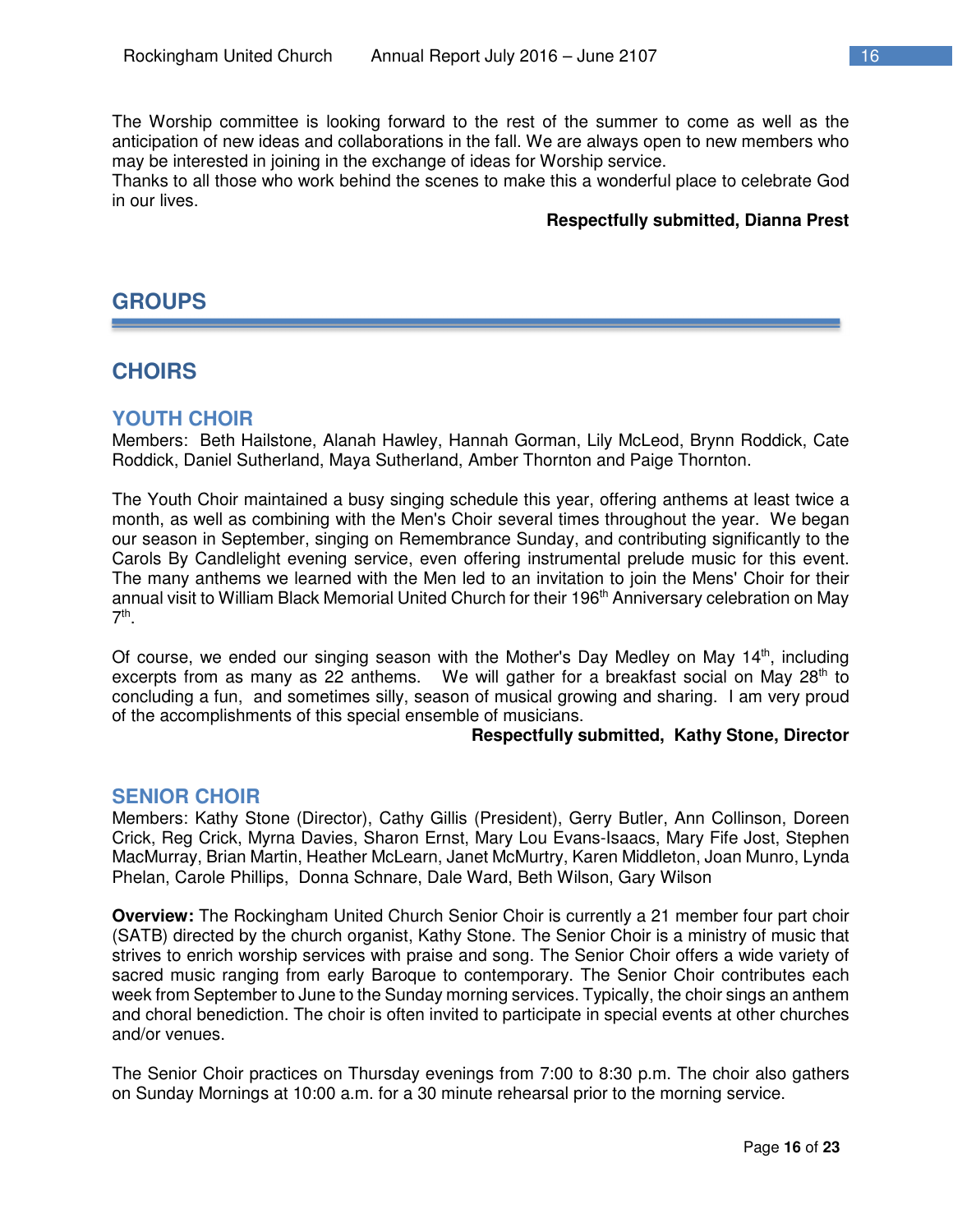#### **Review of Past Year:**

Choir practice began the first Thursday after Labour Day.

Rockingham United's annual "Carols by Candlelight Service" was held on December 11<sup>th</sup>. The Senior Choir was joined by the Youth Choir and Men's Choir for this annual event. Along with traditional readings, this year took on a new twist. We enjoyed "The Legend of the Candy Cane, The Candy Cane Poem, A Partridge in a Pear Tree" and an excerpt from "How the Grinch Stole Christmas".

The Senior Choir organized and presented a Hymn Sing in the evening on Sunday April 30<sup>th</sup>. This allowed members of Rockingham United Church to choose a favorite hymn and dedicate the hymn(s) in memory of loved ones. The bulletin was provided "In memory of Fran Paton" from her family and a banner was dedicated in loving memory of Fran by Rev. Debbie and Doreen Crick. A special thank you to choir member Janet McMurtry for finding the perfect banner that now hangs at the front of the church.

The Senior Choir is always seeking new members. A percentage of our group reads musical notation but non-readers are always welcome. Come and join us on a Thursday evening or contact Kathy Stone at 435-4812.

#### **Respectfully submitted, Cathy Gillis**

#### **MEN'S CHOIR**

Members: Joan Munro (Director), Kathy Stone (Accompanist), Peter Bowden, Gerry Butler, David Carmichael, Reg Crick, Geoff Doane, Calude Isaacs, Sam MacKay, Brian Martin, Ken McLeod, Rodger Middleton, Sandy Munro, Charlie Murphy, Alan Schnare, Ron Tanton, Hiram Tiller, Dale Ward, Gary Wilson

Each Sunday at 8:45am from October until April, men of the congregation meet to sing and learn various gospel and other selections under the capable leadership of our director Joan Munro and accompanist Kathy Stone. Once again we were pleased to have Peter Bowden join us for our evening or special concerts. Rodger Middleton continues to organize the printing of the concert bulletins and keeping the entire choir in the email loop. We also remember the loss of member Jim Taylor in the past year.

The choir continues to offer music at least once a month during worship from October until the end of March. December saw us join with the Senior and Junior choirs for the annual Carol's by Candlelight concert. We also participated in the Good Friday Service and a very special Memorial Hymn Sing event. Our season this year ended with a concert at William Black Memorial United Church in Glen Margaret where we had the great honour of having the Youth Choir join us for a very memorable evening of song.

We always welcome any men of the congregation, who enjoy singing to join us. Please keep us in mind as we anticipate our first practice in October on the Sunday following Thanksgiving. **Respectfully Submitted: Gary Wilson**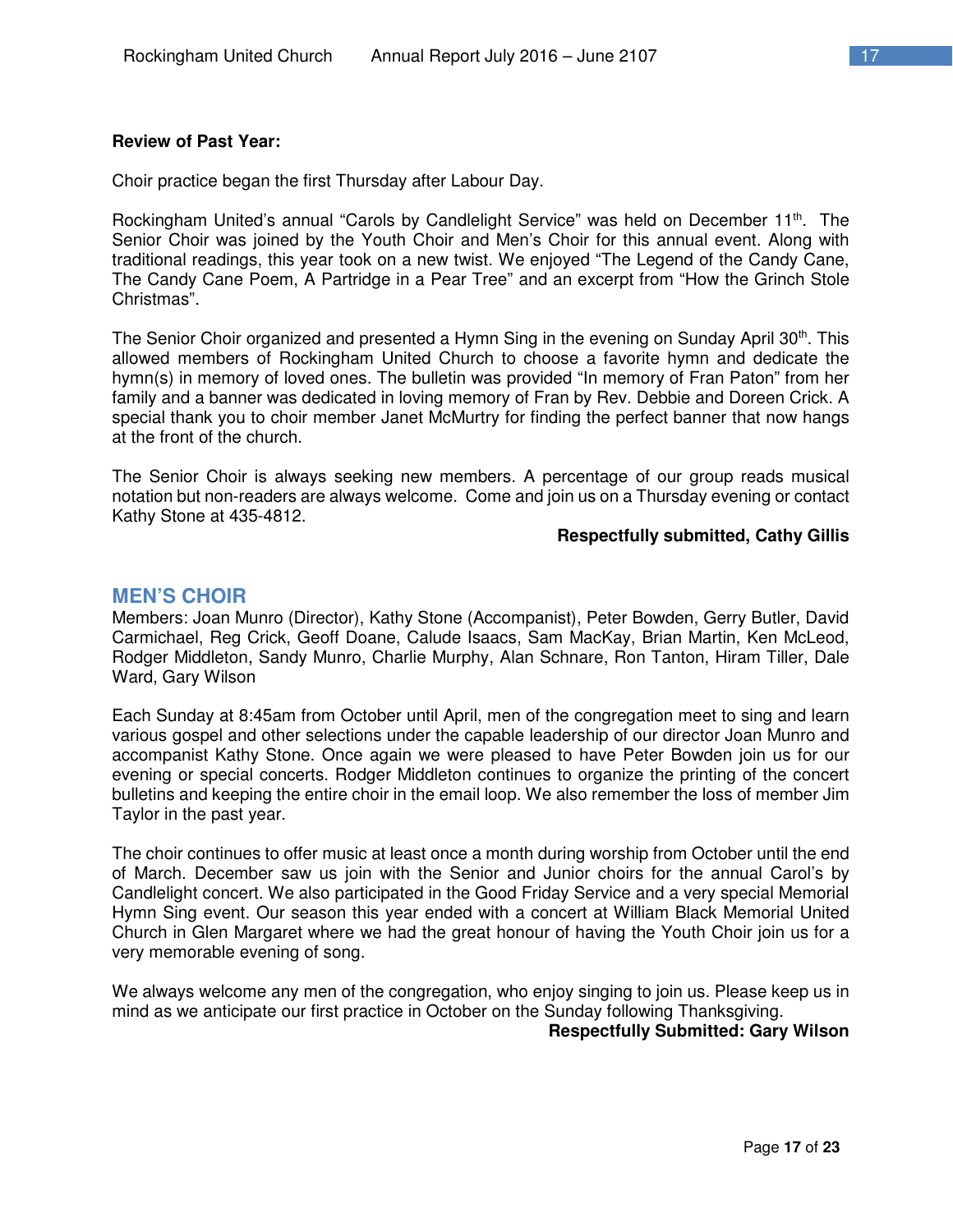# **UNITED CHURCH WOMEN (Women's Ministry Network)**

Treasurer-Mary Lou Evans Isaacs Chair of Finance-Heather McLearn Kitchen-Joan Aitken, Eve Tupper

**Secretary-Sharon Ernst** Past President-Heather McLearn Stewardship-Diane Ward Church in Society-Eve Tupper

Unit Leaders: Clayton Park - Eve Tupper Jean Hogan- Audrey Wade Laura Wright -Mary Lou Evans Isaacs

With our "Summer Break" just around the corner, we look back over the past year feeling blessed and grateful for the wonderful times our three units have enjoyed, both with each other, with our ever-growing congregation and with the wider UCW community.

The first UCW-sponsored event of 2016 was a chicken pot pie luncheon, held on January 17, 2016 immediately following morning worship. It was well-received, and \$670.00 was raised.

The 2016 Annual General Meeting of the Rockingham United Church Women was held at the Church on January 24, 2016.

- No new nominations or changes to the current Executive were made for 2016.
- The Rockingham UCW General budget for 2015 was presented and approved. It was moved that \$2,500.00 be donated by the UCW to Rockingham United Church, in addition to the amount allotted in the budget.

On Feb 9 2016, a bake sale was held in conjunction with the Shrove Tuesday Pancake supper organized by the men of RUC, and the proceeds donated to RUC general funds.

The Women's Inter-Church Council World Day of Prayer Service was held on Friday, March 4th at 7:00pm at St. Benedict's. There was good attendance overall, with a number of members of Rockingham UCW participating in the service, which was written by the women of Cuba.

The annual Spring Potluck Social was held on May 18, 2016 in the church hall, with 22 members attending. Our after-dinner speakers were Noelle Murphy and Mary Louise Mills, who gave a very entertaining presentation on their recent travels in Italy. Items for women in conflict with the law were collected at his event.

Over the summer months, RUC provided thirty dozen cookies for the Cookie Cottage at the United Church Camp in Berwick, NS. Avis Densmore helped to transport the cookies to the camp.

On Saturday, November 19<sup>th</sup>, 2016 we organised and hosted the RUC Christmas Sale from 10 a.m. to 1 p.m., which was a newly-formatted version of our Candy Cane Carnival. The event included the always-popular pantry table, craft tables, a 'made-by-men' table, and a 'new-to-you' jewellery table, and we also provided a canteen serving chilli, soup, sandwiches, cakes and muffins. The sale was well attended and enjoyed by all and our total revenue for this event was over \$5,000.00.

Our annual Christmas Social was held on December 7<sup>th</sup> in the church hall, where members and invited guests enjoyed a wonderful program of worship led by the Clayton Park unit. This was followed by Christmas-themed games and singing of Christmas carols with a delicious lunch being served by the Laura Wright unit. Items for Coverdale Mission assisting women in conflict with the law were collected at this event.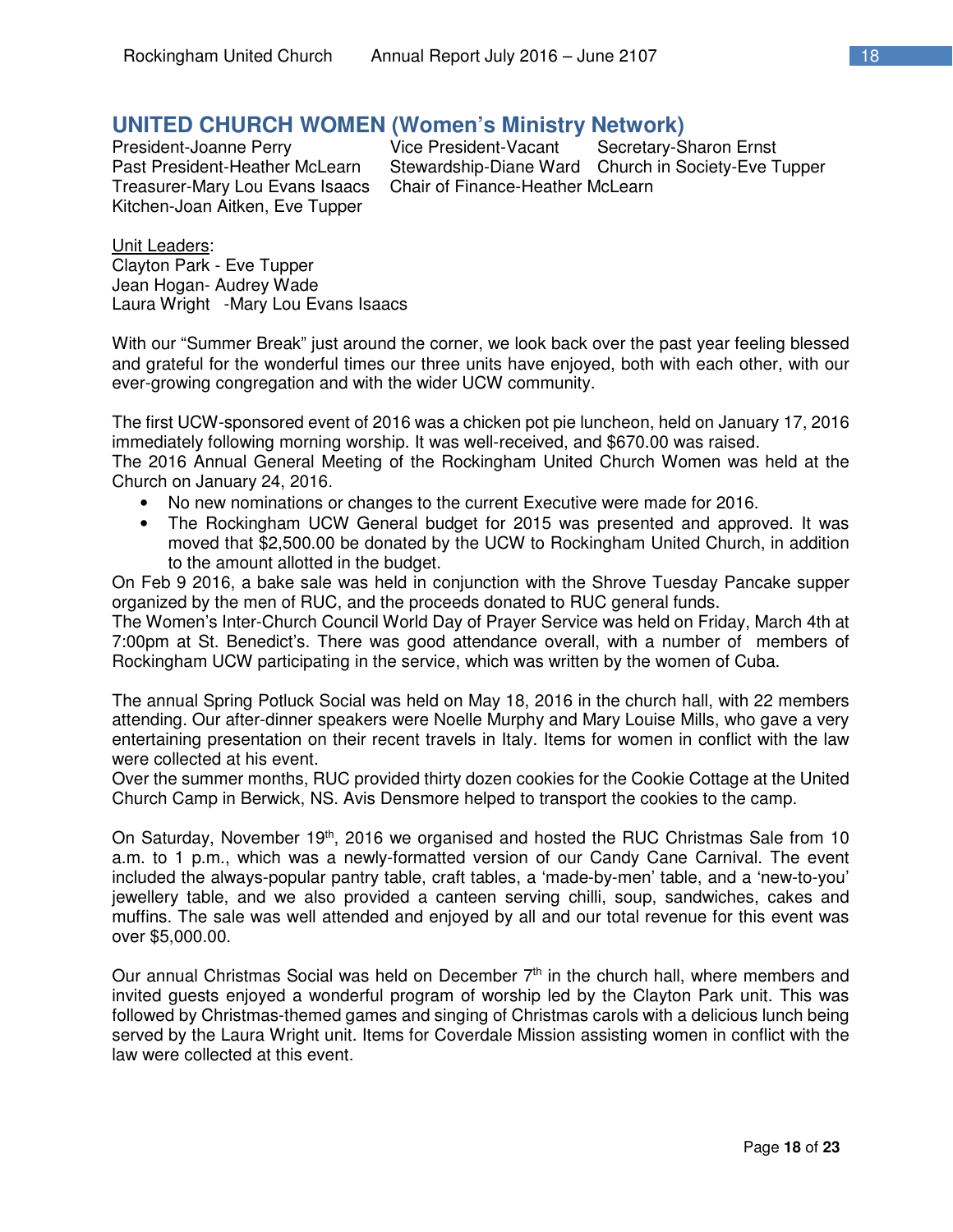The 2017 Annual General Meeting of the RUC Women was held at the Church on January 14<sup>th</sup> where the new Executive members were presented and sworn in. At the end of January, the Laura Wright unit held a chili lunch fundraiser and at the end of February, all units participated in a sale of baked goods and pantry items, in conjunction with the Shrove Tuesday Pancake Supper. The proceeds from the sale were turned over to Rockingham United for general operating expenses and we appreciate the Men's Group allowing us to join in their event.

This year, on March  $3<sup>rd</sup>$  2017, Rockingham United had the privilege of hosting the World Day of Prayer and our UCW ladies were responsible for planning and participating in the service, along with our partners from Birch Cove Baptist Church and St. Benedict Catholic Church. The programme, entitled "Am I Being Unfair to You?", was beautifully and inspiringly written by the ladies of the Philippines and we were very pleased to welcome 62 attendees from our combined church congregations, including St. Peter's Anglican Church and the Al Rasoul Islamic Center. A reception was held following the service, where an array of sweets, fruit and vegetable platters and cheese and crackers were served to guests, along with beverages. The sweets included a pineapple upside-down cake, which represented the fact that The Philippines are the third largest exporter of pineapple in the world. Next year's World Day of Prayer service is being hosted by Birch Cove Baptist Church.

On April 21<sup>st</sup> 2017, we sponsored a homemade beans and brown bread takeout supper at the church, which was very popular and made close to \$600.00. Many compliments were received, especially for the homemade bread! We also helped with an Easter food drive for the Bayers Westwood Food Bank by stuffing coloured plastic eggs with suggestions for food donations and distributing them to members of the congregation. The food items were to be brought in the following Sunday and the generous response from the congregation was wonderful.

On May10<sup>th</sup> we held our annual UCW Spring Pot Luck Supper, where we were privileged to have a member of our congregation, Brenda Munro, talk with us about her more than twenty-year journey with Multiple Sclerosis. She had prepared an accompanying slide show, and we were all very humbled by her positive attitude and humour in dealing with this condition. We also loved her determination and courage in raising such an amazing amount of money each year towards research into this disease, alongside her fellow Rockingham Riders participants.

During the month of May, all our units will be enjoying their 'end-of-year' outings to various local restaurants, where we will be celebrating friendship, fellowship and good food. It has certainly been a busy and productive year for all of us and above all, another year to be thankful for.

#### **Respectfully submitted, Heather McLearn (Past President) and Joanne Perry, President**

## **MEN'S GROUP**

The Men of RUC is an opportunity for all men of the congregation to gather, thru service to our church, Outreach to those in need and in a social setting, and focuses on the spirit of friendship of men involved in our church. Throughout the year we have planned activities. The following are the activities that occurred during the past year:

#### **Planned activities**

September: RUC/BUC Golf Challenge: On September 30<sup>th</sup>, men from Bedford United Church and Rockingham United attended this outing at Lost Creek. A great day was had by all and the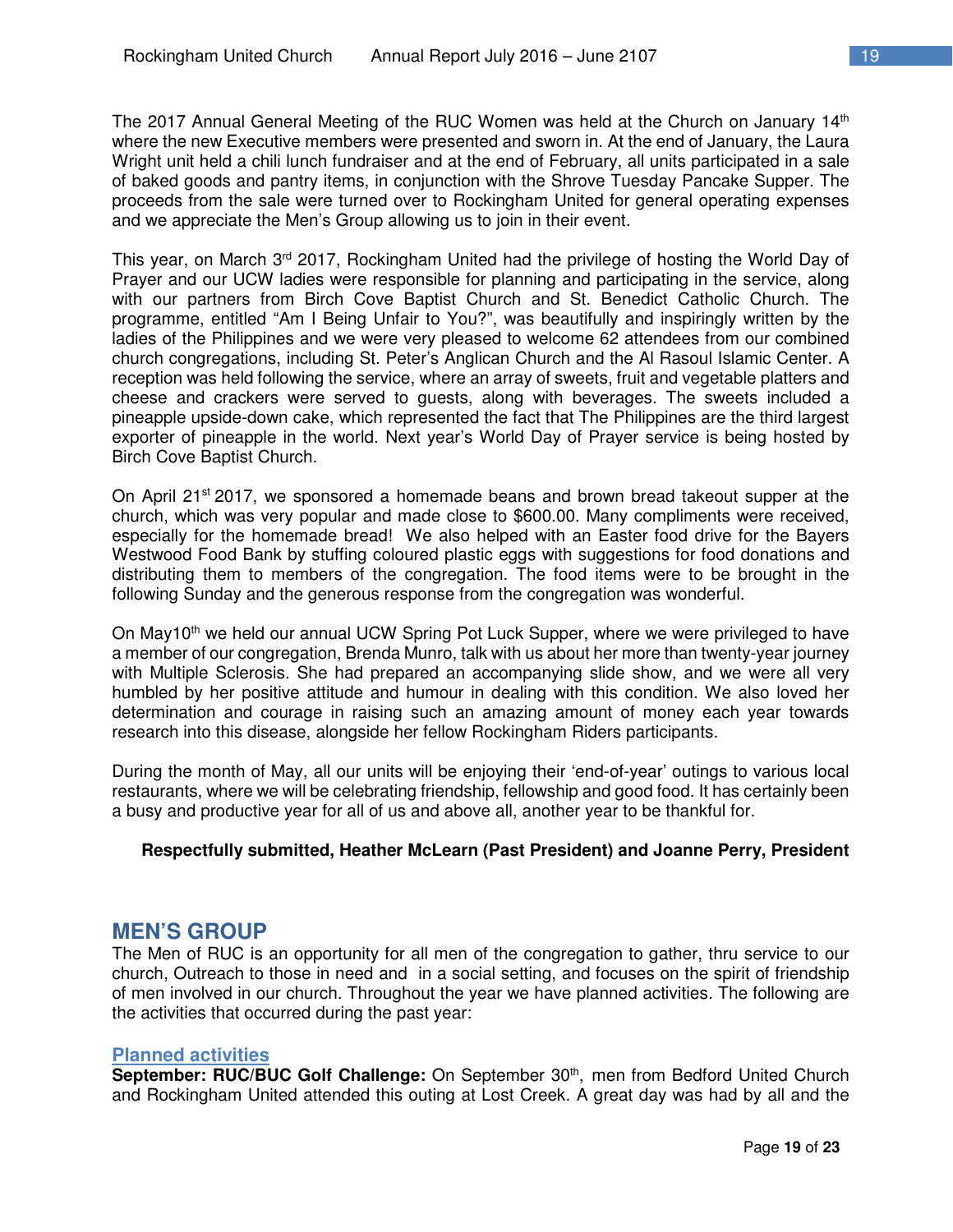scores were secondary although Bedford did walk away with the challenge trophy on this occasion. That's one for Bedford and one for Rockingham. A rematch is slated for 2017.

**January:** Again this year, Ken McLeod organized a Mooseheads Hockey Game outing that was preceded by dinner at the Midtown. On this occasion we invited the men from Bedford United to join us. We had 10 guys from each church. A great social evening.

#### **Outreach Projects**

**Monthly Lunch Meetings:** Our monthly lunch meetings continued this year. We first started doing these in December of 2012. We have had as many as 20 guys turn out. The cost of admittance is new socks and/or underwear for The Men's Turning Point Shelter. We also collected used clothing which was taken to the shelter or distributed through the ARK program. Len Sweett was very appreciative of these items.

**Brunswick Street Mission Breakfasts:** In the fall of 2015 we were approached by Elna Siebring, Saturday and Holiday breakfast coordinator at the Brunswick Street Mission to consider taking responsibility for a couple of breakfasts. The men of RUC agreed and we did the breakfasts on November 11<sup>th</sup> and December 28<sup>th</sup> and this year we added Good Friday to this commitment. This has turned out to be an enjoyable and warming event for all who take part.

#### **Fund Raising Projects**

**Candy Cane Carnival:** We again had a Made By Men Table for the Candy Cane Carnival and we also provided men to police the parking lot. Proceeds from the Made By Men Table are included in the overall receipts the UCW gather from this event.

**Memorial Christmas Tree:** Charlie Murphy championed this event again this year. We had a tree donated by Harrington's Tree lot at the bottom of Kearney Lake Road again.

**Oscar:** This project has changed for this year. Oscar was returned in November of 2016 realizing \$3,897.02 in receipts. On the Sunday before Ash Wednesday, Oscar was again rolled out to the congregation, but not strictly a fund raiser for the men of RUC. This year, Oscar's focus is on Youth Ministry and it is hoped the proceeds received when Oscar returns in June will go a long way towards supporting this ministry.

**Shrove Tuesday Pancake Supper:** On Tuesday, February 28, 2017 the annual Pancake Supper was held. This is a fun event to work at and a great meal is provided. Thank you to Champions, Ken McLeod and Claude Isaacs for their work on this event.

**Mother's Day Lobster Lunch:** Mother's Day Lobster Lunch held on May 14<sup>th</sup> this year realized the sale of 75 Lobster Dinners, consisting of an Argyle Market Lobster, Potato Salad, Coleslaw, Roll & Cookies. Thank you to all who participated in this event, including the champion, Alan Schnare who drove to Argyle to pick up the lobsters from relatives.

#### **Projects around the Church**

**John Turner Memorial Garden & Either Side of Sanctuary Entrance:** We continue to do some maintenance of these areas at the front of our church

**Provide support for Property & Maintenance Committee:** The Property & Maintenance Committee had asked for some sort of association between their committee and the men of RUC.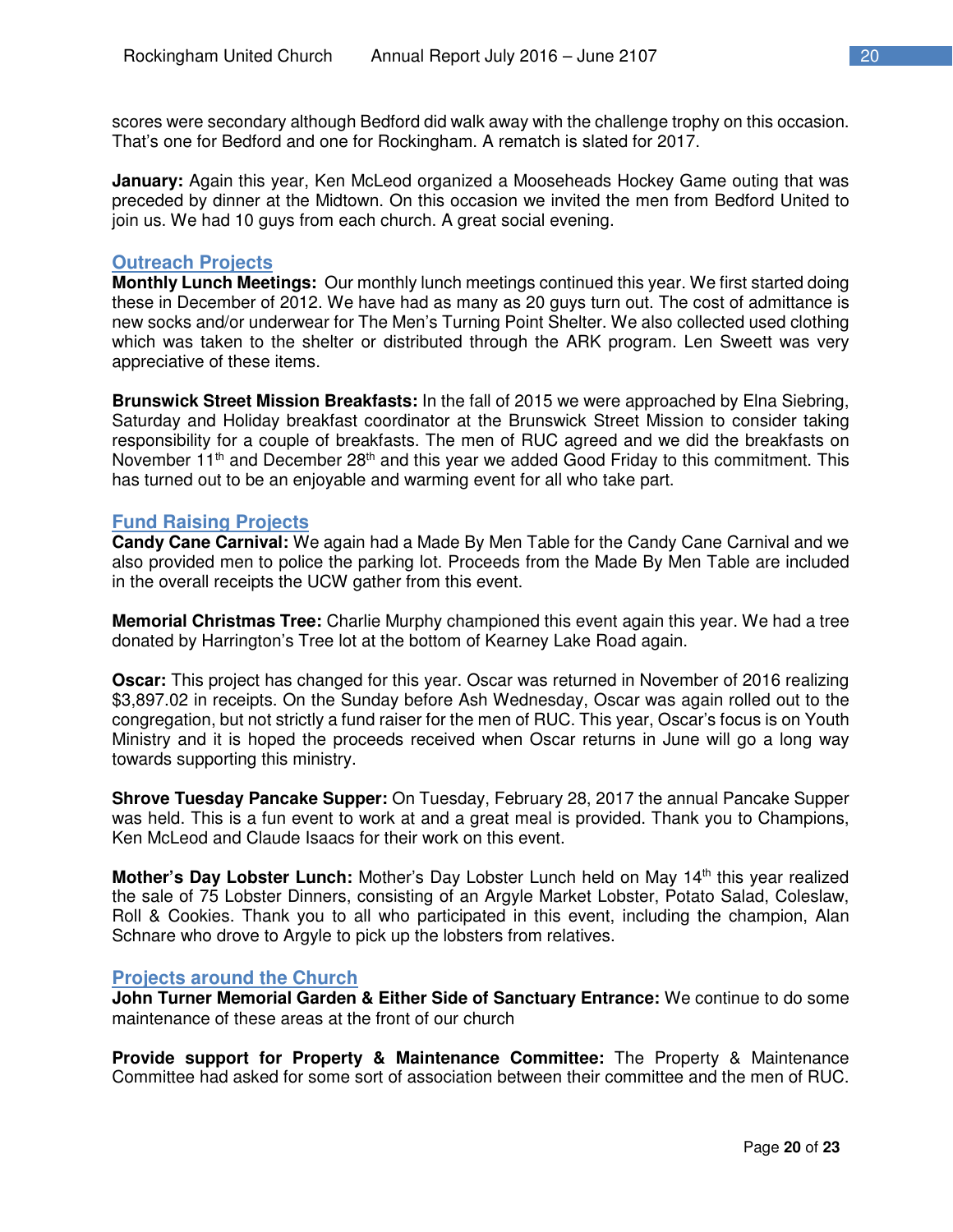In the summer of 2016 the men of RUC were called upon to help with the laying of concrete paving stones outside the Montessori School area.

**Upgrade of Computer in the Sanctuary:** The sanctuary computer was upgraded to a new machine and Microsoft Windows 10 in the summer of 2016. Some learning curves occurred but overall its operation has made for smoother operation of video in worship in the sanctuary.

| <b>Finances</b><br>Men's Group Financial Report May 10, 2016 - May 15, 2017                                                |                                   |            |  |
|----------------------------------------------------------------------------------------------------------------------------|-----------------------------------|------------|--|
| <b>Opening Balance May 10, 2016</b>                                                                                        |                                   | \$2,719.44 |  |
| <b>Receipts:</b><br><b>Memorial Tree</b><br>Oscar Proceeds 2016                                                            | \$1,105.00<br>\$3,897.02          |            |  |
| Shrove Tuesday Pancake Supper<br>Lobster Takeout 2017<br><b>Refund Computer expenses</b>                                   | \$1,201.84<br>\$767.00<br>\$45.73 | \$7,016.59 |  |
| Disbursements:<br>Patio Stone Montessori School<br><b>Brunswick Street Breakfasts</b><br>Transfer to Church Operating Fund | \$467.39<br>\$419.71<br>6,500.00  | \$7,387.10 |  |
| <b>Closing Balance May 15, 2017</b>                                                                                        |                                   | \$2,348.93 |  |

**Join our Email List:** Stay in tune with the happenings of this group, the Men of Rockingham United. Simply send an email to rmiddleton@eastlink.ca requesting your name to be added and we'll keep you up to date on the group's happenings.

**Respectfully Submitted, Rodger Middleton for The Men of Rockingham United** 

# **WEBSITE – SOCIAL MEDIA**

Rockingham United has had a website for about 14 years. Work is constantly done on the site to make it as informative as possible to both members and adherents of our church as well as folks considering coming to our church. The website is located at www.rockinghamunited.org

## **Website Content**

Along the left side of the landing page are a number of links to other pages on the site. The **Announcements** and **Order of Service** pages are updated each week by Friday with the bulletin for the coming Sunday. The rest of the buttons on the left provide all sorts of information about various groups in our church, a brief look at our church history, and a look at our physical property. There is a Links Button that provides connection to the wider church community, including Halifax Presbytery, Maritime Conference and The United Church of Canada. In addition links are there to Camp Kidston Memorial Camp, The Tatamagouche Training Centre, The Atlantic School of Theology and The Canadian and American Bible Societies. The last button is a link to The Upper Room on line Daily Devotional. Just below the photo and to the right on the landing page is another group of buttons. There one can quickly get to our Reflections Newsletter, the Calendar of Events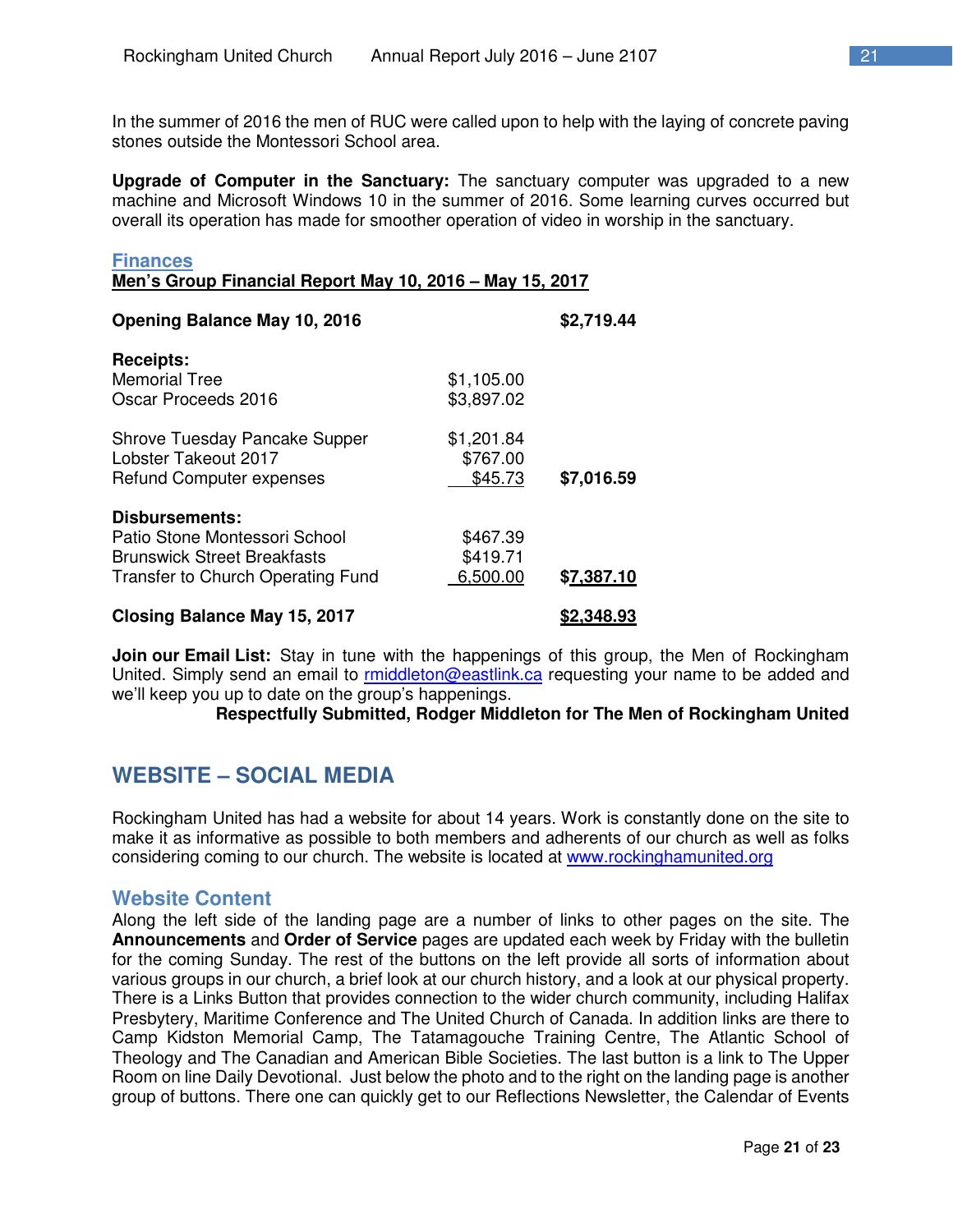and links to The United Church of Canada's webpage and The United Church You Tube site. Events that are brought to the attention of the Webmaster are highlighted here for easy quick reference. Newly added this year is a scrolling bar near the top of the landing page. This Scrolling Bar highlights events in a very simple format, to get the attention of folks arriving on the website. Once they see this reference, it is hoped they will seek out more info on those events elsewhere in the website. We have also added an Audio Button where special event services/concerts are featured for folks to listen to. The 'Our Photo Gallery' button on the left will take you to a page where there are several slideshows of photos outlining the life and work of our church.

# **Website Traffic**

Over the past five years the average annual traffic has been as follows

- 15,700 Page Views
- 7,450 Unique Visits
- 5,177 First Time Visits
- 2, 273 Return Visits

Most visits happen on Friday or Saturday of each week and are higher in the Fall to Spring months than in the Summer.

These numbers are dependent upon the following:

- *Returning Visits* Based purely on a cookie, if this person is returning to your website for another visit an hour or more later
- *First Time Visits* Based purely on a cookie, if this person has no cookie then this is considered their first time at your website.
- *Unique Visits* Based purely on a cookie, this is the total of the returning visits and first time visits - a total count of visits.
- *Page Views* The number of times your page has been visited.

Whether or not cookies were placed on the visitor's system when they were on our site depends on whether or not they have cookies enabled on their computer. Therefore, the First Time Visits and Unique Visits can be lower than Returning Visits.

The Web Page is in need of tweaking in order for it to work easily on all sorts of devices including I Phones, Android Devices, etc. As Webmaster, it is my privilege to serve my church in this manner.

## **Technology In The Sanctuary**

There is an opportunity in each worship service and other services such as funerals for the use of technology to enhance the service and add audio or video that will help those present better understand the message of the day. A small group of members are scheduled each week to look after the sound or the visual parts of the service. This roster is managed by Bill Dodsworth. Bill has written a computer program that takes the Microsoft Word Document of the Order of Service for worship or a funeral and convert it into a Power Point Presentation. Most of the operators are content to run this presentation as it is, but there are a couple who like to enhance the presentation with images, etc., again to bring more meaning to the service. From time to time Rev. Debbie likes to use a video or photos as a part of the children's story or her sermon message. Going forward, it's hoped that more training can be done in order to better utilize the presence of this technology. Discussions are being had about the quality of the sound and it is hoped that some tweaking can be done in order to improve the sound, both over the speaker system and thru the wireless devices that folks can wear for the duration of the service to better hear what is being said.